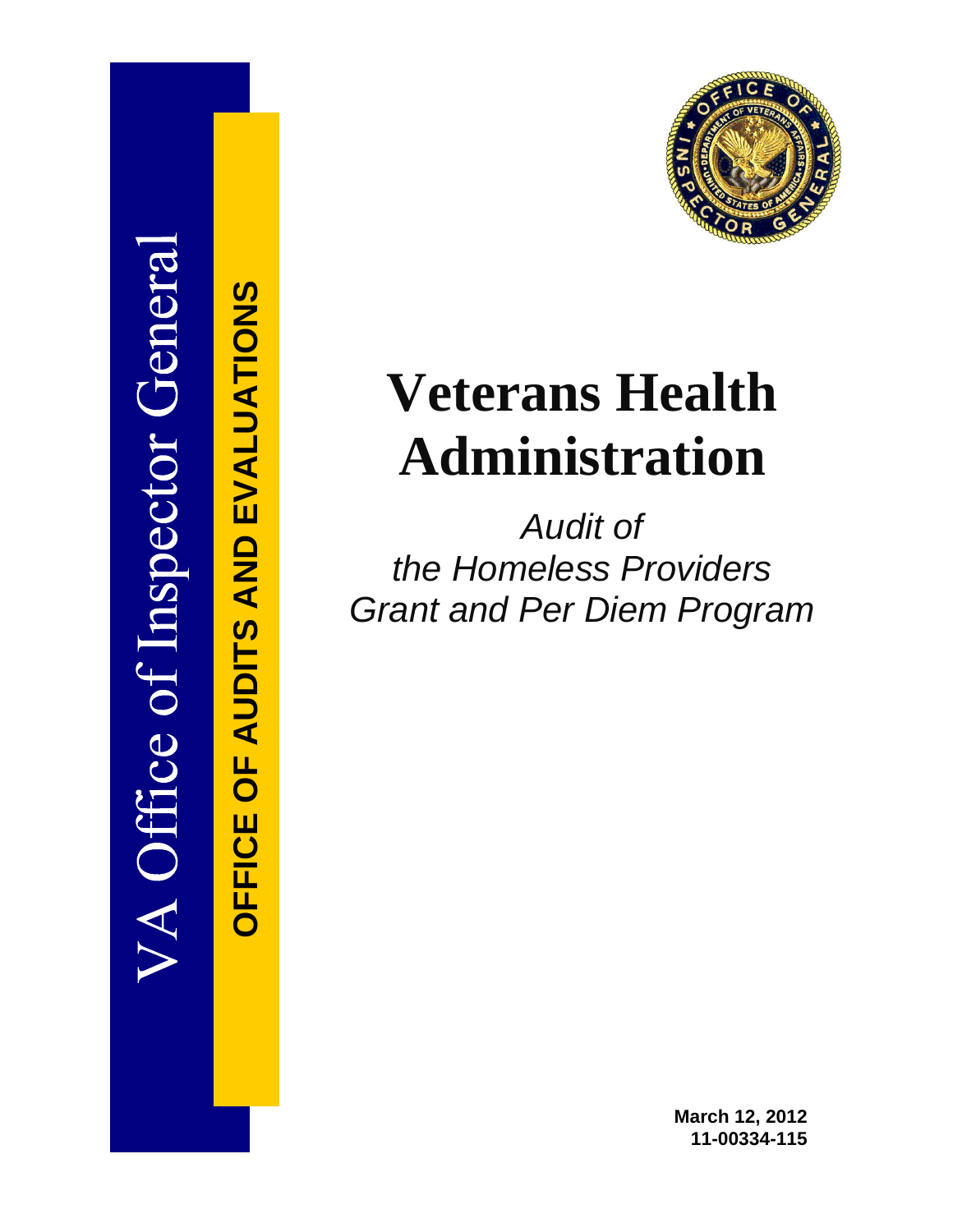## **ACRONYMS AND ABBREVIATIONS**

| <b>GPDP</b>     | <b>Grant and Per Diem Program</b>                                |
|-----------------|------------------------------------------------------------------|
| <b>HUD-VASH</b> | Housing and Urban Development-Veterans Affairs Supported Housing |
| <b>NEPEC</b>    | Northeast Program Evaluation Center                              |
| <b>NOFA</b>     | Notice of Funding Availability                                   |
| <b>OIG</b>      | Office of Inspector General                                      |
| <b>VHA</b>      | <b>Veterans Health Administration</b>                            |

**To Report Suspected Wrongdoing in VA Programs and Operations: Telephone: 1-800-488-8244**

**E-Mail: [vaoighotline@va.gov](mailto:vaoighotline@va.gov)**

**(Hotline Information: <http://www.va.gov/oig/contacts/hotline.asp>)**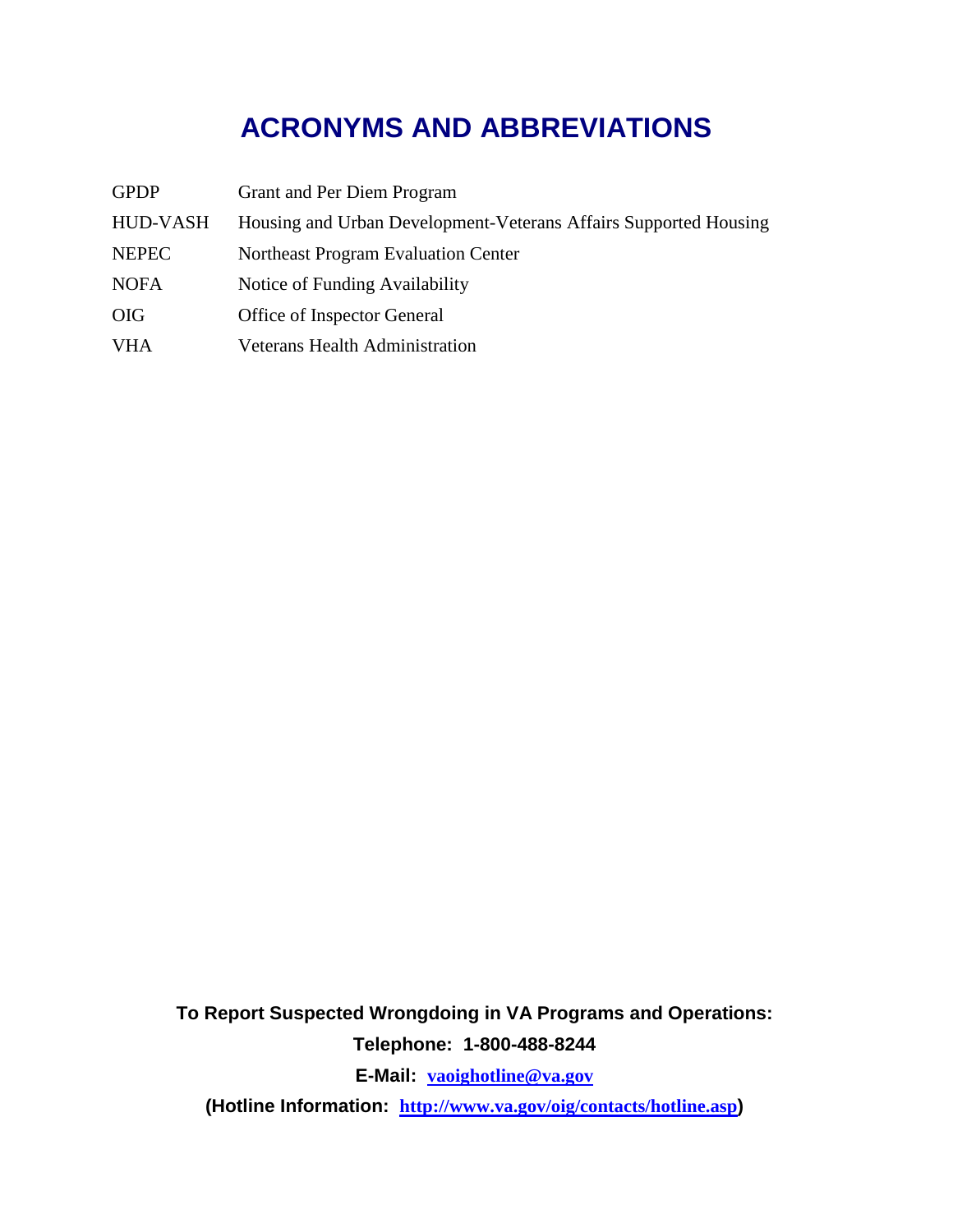

## **Report Highlights: Audit of VHA's Homeless Providers Grant and Per Diem Program**

## **Why We Did This Audit What We Recommend**

In November 2009, the VA Secretary announced a goal to end homelessness among veterans by 2015. We conducted this audit to determine whether community agencies receiving funds from the Grant and Per Diem Program (GPDP) are providing services to homeless veterans as agreed upon in their grant agreements or authorized changes of scope. We also examined whether program funding is effectively aligned with program priorities.

## **What We Found**

The Veterans Health Administration (VHA) GPDP provides services to homeless veterans and has successfully assisted veterans to live independently in safe and affordable permanent housing. An incomplete grant application evaluation process, a lack of program safety, security, health, and welfare standards, and an inconsistent monitoring program impacted the program's effectiveness.

Additionally, VHA lacked an effective mechanism to assess and measure bed capacity, procedures to monitor the reliability of reported information, and sufficient training on program eligibility.

As a result, VHA's controls do not ensure homeless veterans consistently receive the supportive services agreed to in approved grants. Also, program funding is not effectively aligned with program goals and better assurance is needed that program goals are met.

We recommend the Under Secretary for Health strengthen the grant application and evaluation process by publishing policies and standards, updating their inspection checklist, and implement procedures to ensure grant providers have the capability to deliver services. We also recommend the Under Secretary establish bed capacity goals, maintain program data, implement procedures to improve the reliability of program information, and provide training on program eligibility.

## **Agency Comments**

The Under Secretary for Health concurred with our findings and recommendations and provided appropriate action plans. We will follow up on the implementation of VHA's corrective actions.

Belindary. Finn

BELINDA J. FINN Assistant Inspector General for Audits and Evaluations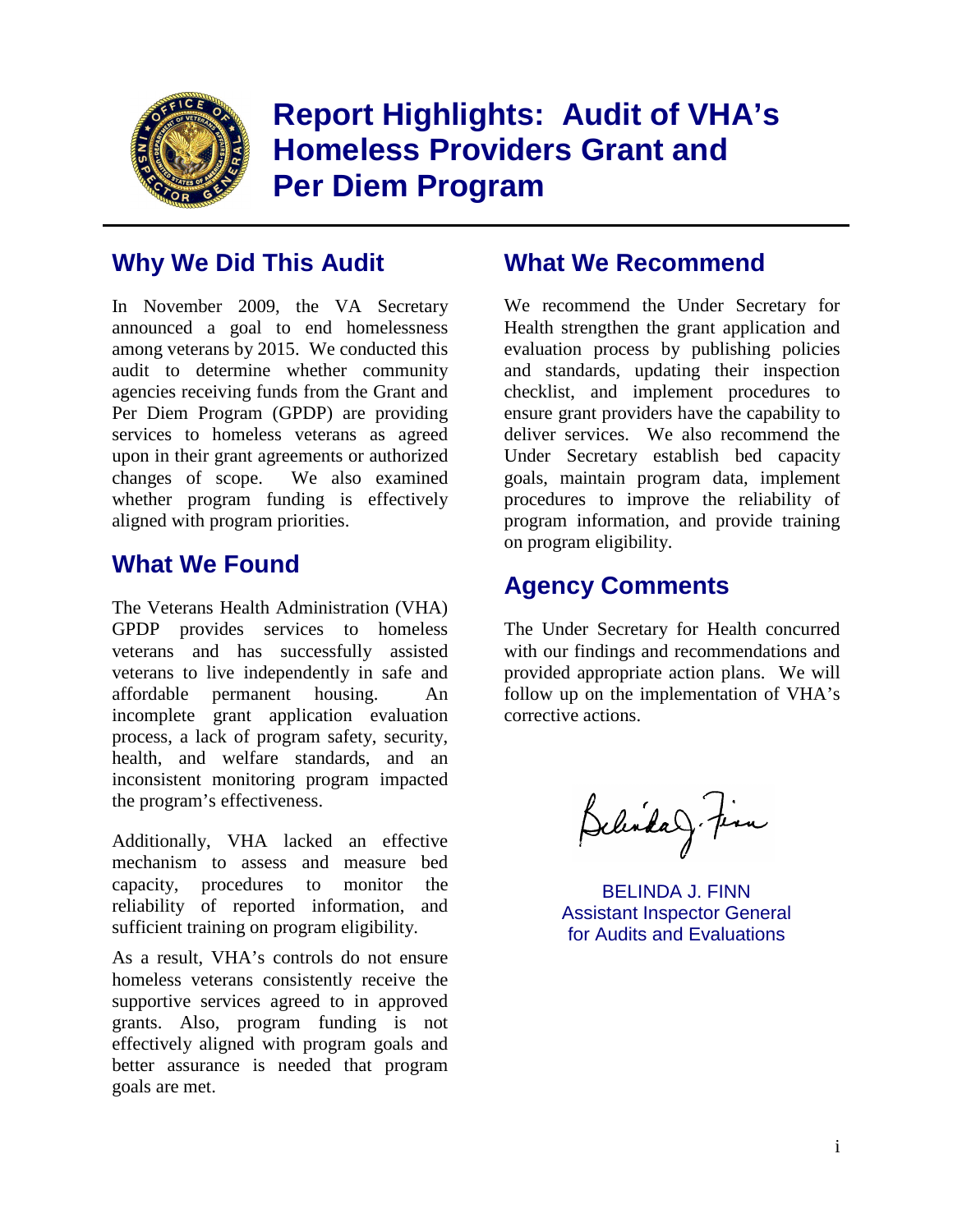## <span id="page-3-0"></span>**TABLE OF CONTENTS**

| Finding 1  | VHA Needs To Improve Delivery of Services to Homeless Veterans2  |
|------------|------------------------------------------------------------------|
| Finding 2  | VHA Needs To Reassess Program Evaluation Procedures11            |
| Appendix A |                                                                  |
| Appendix B |                                                                  |
| Appendix C |                                                                  |
| Appendix D |                                                                  |
| Appendix E | Office of Inspector General Contact and Staff Acknowledgments 34 |
| Appendix F |                                                                  |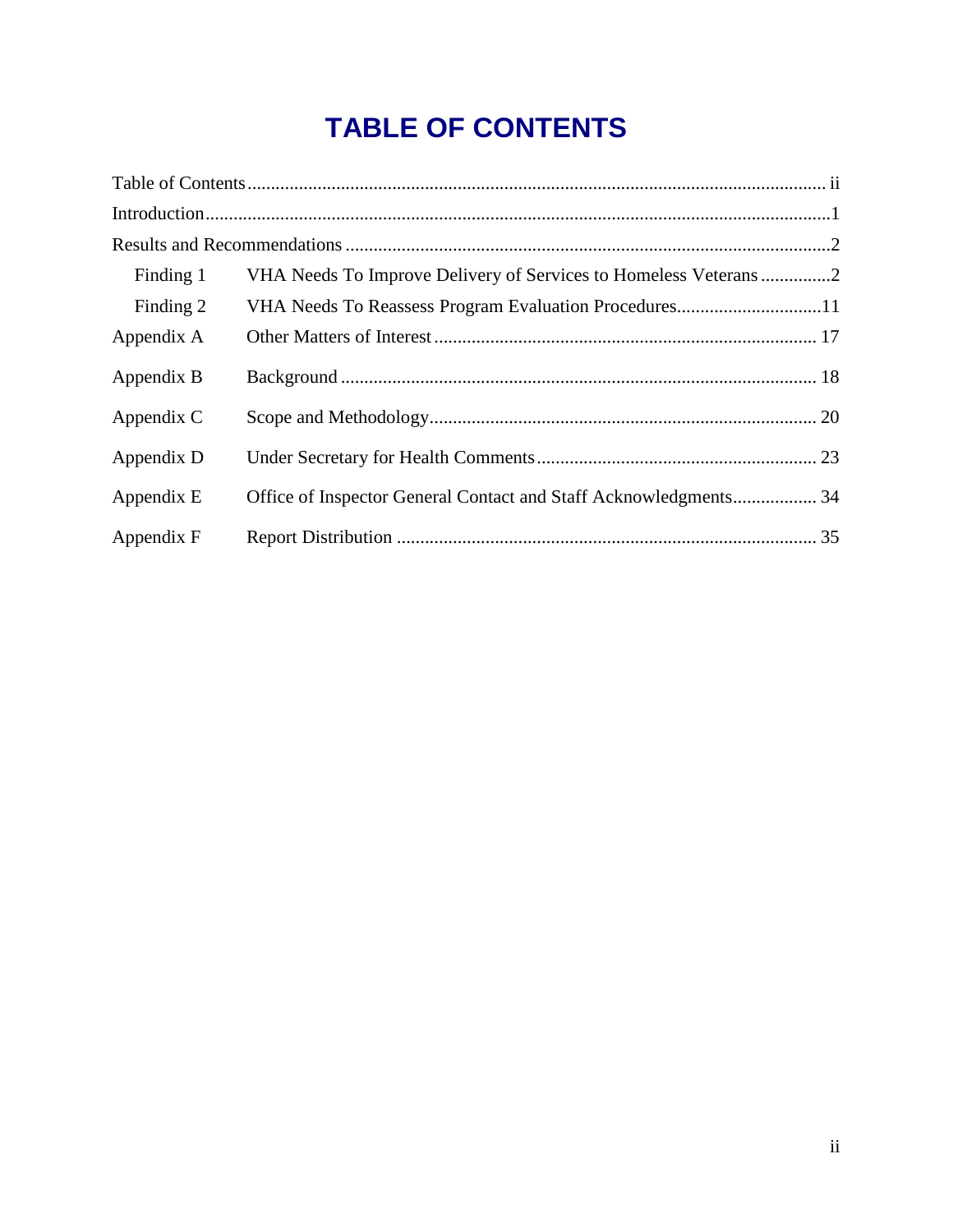## <span id="page-4-0"></span>**INTRODUCTION**

- *Objective*  This audit determined whether community agencies<sup>1</sup> receiving funds from the VA Homeless Providers Grant and Per Diem Program (GPDP) were providing services to homeless veterans as agreed upon in their grant agreement or authorized changes of scope. We also examined whether program funding was effectively aligned with program priorities.
- *VA's Goal to End Veteran Homelessness*  In November 2009, the VA Secretary announced a goal to end homelessness among veterans by 2015. VA outlined six areas of focus: (1) outreach and education, (2) treatment, (3) prevention, (4) housing and supportive services, (5) income, employment, and benefits, and (6) community partnerships. In 2011 the Department of Housing and Urban Development released *The 2011 Point-in-Time Estimates of Homelessness: Supplement to the Annual Homeless Assessment Report*, which estimated 67,500 veterans were homeless on a single night in January 2011.
- *Grant and Per Diem Program*  The Veterans Health Administration's (VHA's) Homeless Program is responsible for all homeless programs, to include the GPDP, and is aligned under the Deputy Under Secretary for Health for Operations and Management. The purpose of the GPDP is to provide funding to non-profit and government agencies to offer outreach, rehabilitative services, vocational counseling and training, and transitional housing assistance to homeless veterans.

The GPDP manages several types of grants. This audit focused on grants that were providing services to homeless veterans prior to March 31, 2011. See Appendix B for more information on the GPDP program and a description of the types of grants managed by the GPDP.

- *Program Funding*  Annual funding for the GPDP increased from \$92.2 million in FY 2007 to \$217.6 million in FY 2011. VA requested \$224.2 million and estimated creating capacity to serve approximately 20,000 veterans in 2012.
- *Other Information*  Appendix A highlights veterans' concerns about recent Housing and Urban Development-Veterans Affairs Supported Housing policy changes. This issue was outside of our audit scope. Appendix B provides background information and Appendix C the audit's scope and methodology.

<span id="page-4-2"></span><span id="page-4-1"></span><sup>1</sup> Prior to approval of funding by VHA, community agencies are referred to as grant applicants or applicants. After VHA approves funding, grant applicants are referred to as GPDP providers.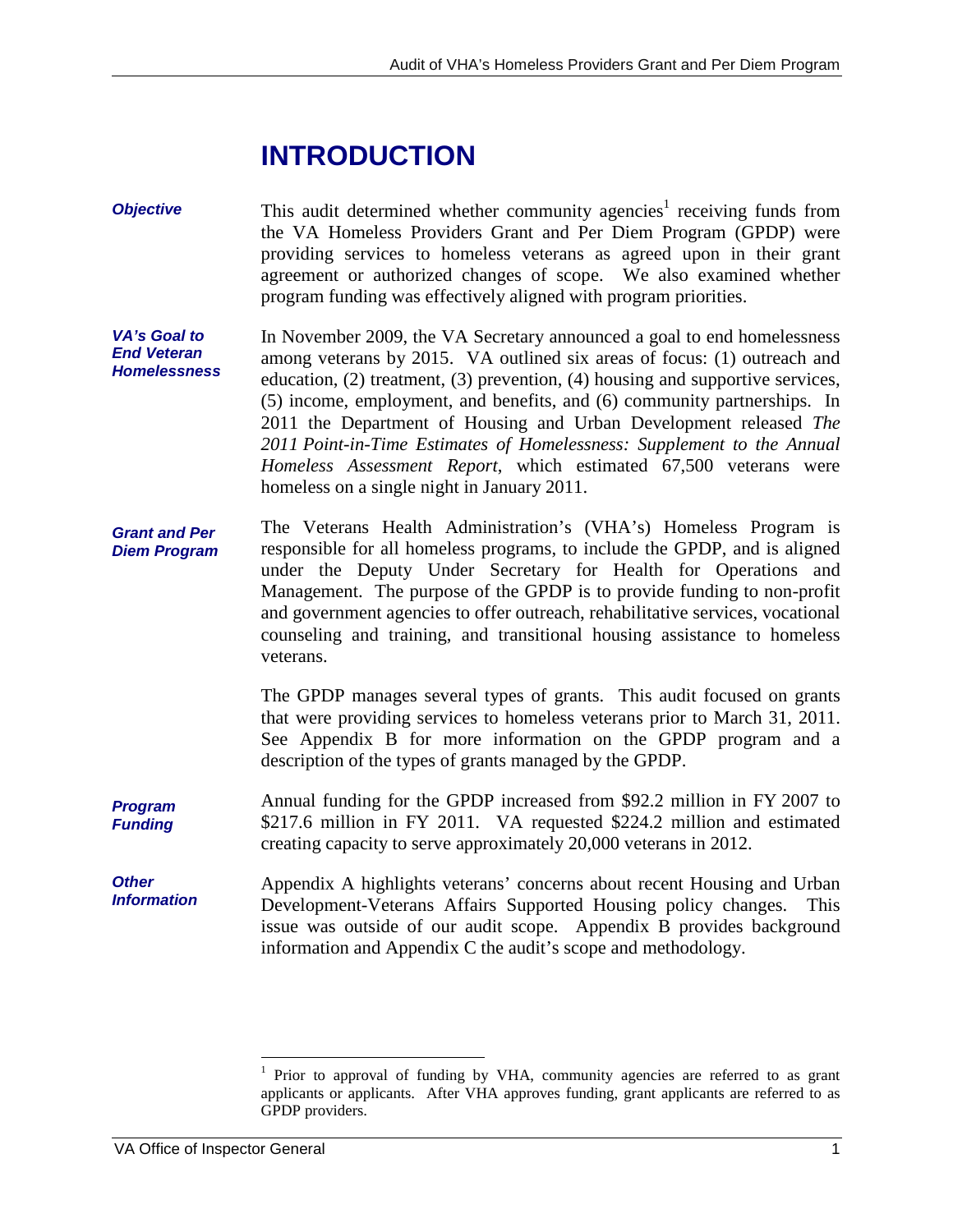## **RESULTS AND RECOMMENDATIONS**

#### <span id="page-5-0"></span>**Finding 1 VHA Needs To Improve Delivery of Services to Homeless Veterans**

VHA's GPDP provides vital services to homeless veterans and has successfully assisted many veterans to live independently in safe and affordable permanent housing. However, VHA needs to strengthen the oversight and management of the GPDP to ensure that safe transitional housing and sufficient supportive services are provided more effectively to homeless veterans. Specifically, VHA needs to provide greater clarity regarding program expectations to adequately ensure the safety, security, privacy and the health and welfare of homeless veterans.

Lapses in oversight and grants management occurred because of the lack of an application evaluation process that identified and analyzed risks associated with grant applications. In addition, the program lacked standards to ensure the safety, security, privacy and health and welfare of veterans in GPDP facilities, and inconsistent monitoring of the GPDP providers. As a result, VHA needs to improve their program management and oversight associated with providing safe transitional housing and effective supportive services to homeless veterans.

VHA did not consistently ensure the safety, security, and privacy of homeless veterans in transitional housing. VHA policy requires supervision and security arrangements for the protection of homeless veterans using GPDP housing. However, VHA does not define what specific supervision and security measures are expected for various homeless veteran populations, such as female, homosexual, and transgender veterans living in GPDP transitional housing.

We found 8 (31 percent) of 26 applications selected for review did not clearly state the gender of veteran homeless populations the grant applicant proposed to support. Applicants must provide a project narrative, description of need, and an outreach targeting plan. The project narrative inadequately identified the gender of homeless veteran populations the applicant planned to support, such as female, male, or both. Often these same applications were written using gender-neutral terminology throughout the application, such as "veterans." Without a clear understanding of the homeless population to be supported, VA medical facilities cannot determine what risks are associated with the population and adequately monitor the provider's safety and security arrangements. Appendix B provides more information on the application process.

*Safety, Security, and Privacy of Veterans* 

*Supported Populations Unclear*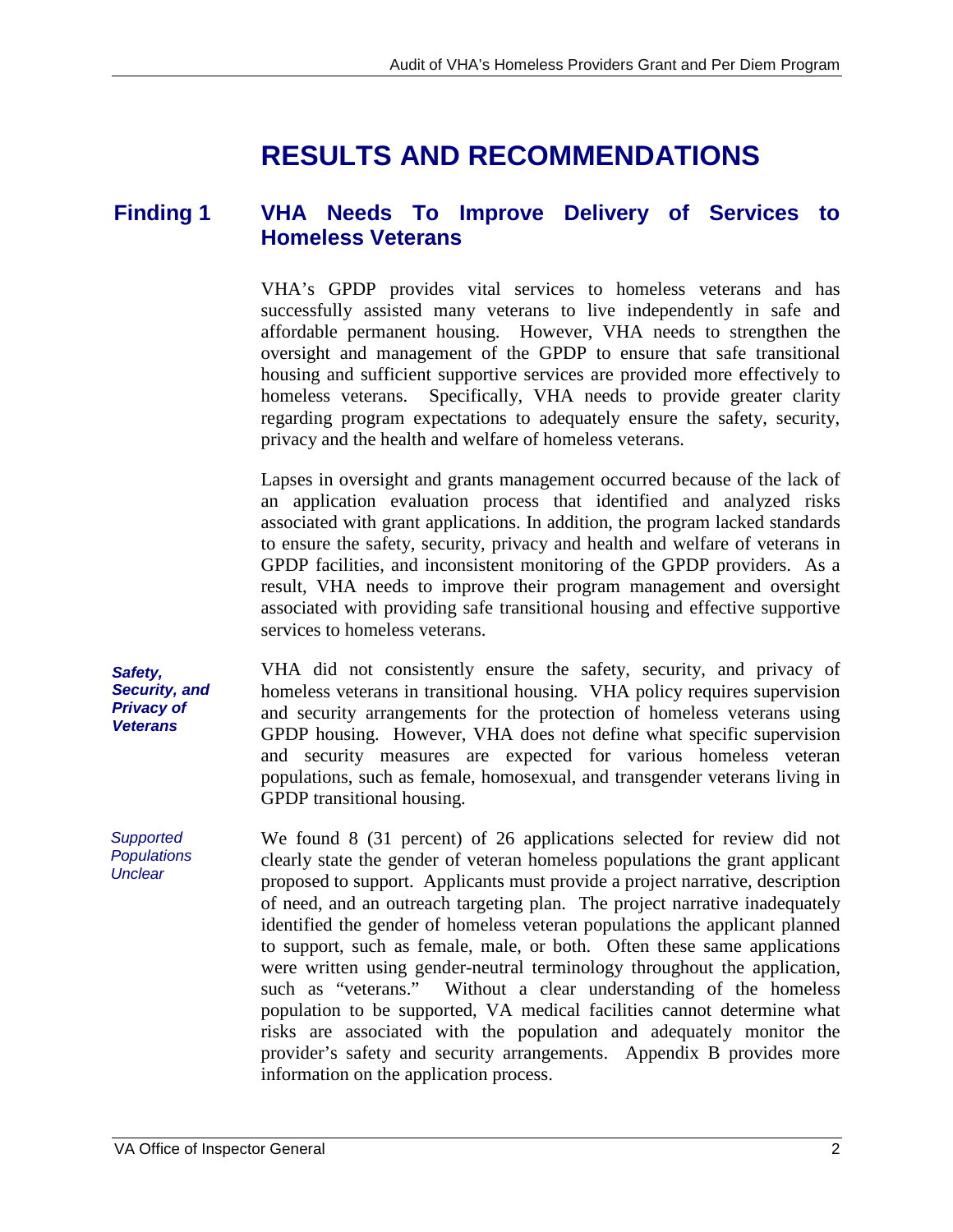*Safety, Security, and Privacy Risks Not Addressed*  We found 8 (31 percent) of 26 GPDP providers<sup>2</sup> did not adequately address the safety, security, and privacy risks of veterans, especially female veterans. GPDP medical facility staff allowed providers to house female veterans in male-only approved facilities and multi-gender facilities for which security and privacy risks had not been assessed and mitigated. For example, we found the following risks.

- Bedrooms and bathrooms without sufficient locks
- Halls and stairs without sufficient lighting
- Female and male residents on the same floor without access restrictions

According to the National Center on Family Homelessness, multi-gender living arrangements can present risks of sexual harassment and assault to women and can invite perpetrator-victim relationships. In addition, the GPDP medical facility staff placed female veterans in female-only facilities that had inadequate security measures, such as insufficient monitoring and restricting of access to non-residents.

*Previous OIG Report*  During the course of this audit, the Office of Inspector General (OIG) advised VHA of serious female veteran safety, security, and privacy issues discovered during an OIG site visit that required immediate management attention.<sup>3</sup> Female residents shared bathrooms with male residents without secure locks and shared the same floor as male residents without adequate barriers restricting access to the female rooms. According to data provided by the Northeast Program Evaluation Center (NEPEC), $4$  VA medical facility's GPDP staff had placed 22 homeless females in a GPDP male-only approved provider facility since FY 2002 without adequately addressing the safety, security, and privacy needs of the female veterans.

> The VA medical facility staff's assessment documents were available for 10 of 22 female veterans who had resided at the facility since FY 2002. According to the 10 available clinical assessments, 7 (70 percent) of 10 female veterans had histories of sexual trauma and/or domestic violence. Further, some of the current male residents were assessed as having drug and alcohol problems and psychiatric issues, as well as criminal histories, such as assault and attempted homicide.

> The provider's facility also had a history of documented instances of unprofessional behavior of resident managers, such as substantiated

<span id="page-6-1"></span><span id="page-6-0"></span> $2$  Grants were held by 16 providers at multiple locations.

<sup>3</sup>*Safety, Security, and Privacy for Female Veterans at a Chicago, IL Homeless Grant* 

<span id="page-6-2"></span>*Provider Facility*, Report No. 11-00334-267, September 6, 2011 <sup>4</sup> The Northeast Program Evaluation Center conducts evaluations for several VHA programs including the GPDP, such as tracking care provided to homeless veterans from admission to discharge.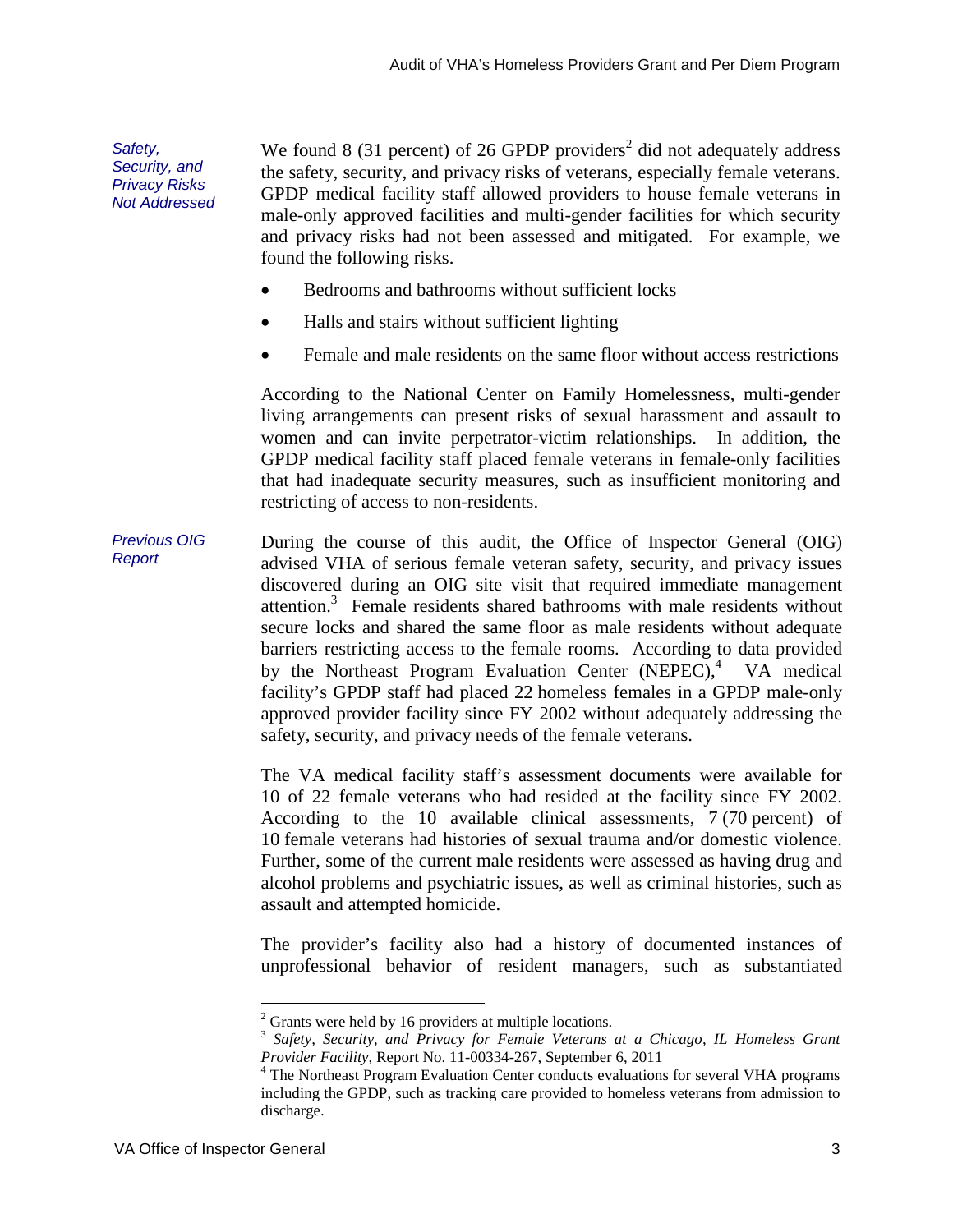allegations of sexual harassment and an inappropriate relationship with a resident. Female veterans were housed in this facility because GPDP medical facility staff were unaware that the facility was approved as a male-only facility. After we discussed this situation with the director of the VA medical facility, the GPDP medical facility staff moved the two current resident female veterans to alternative housing.

The following are other illustrations of safety, security, and privacy risks that veterans encountered.

- In April 2011, a VA medical facility placed a homeless female veteran and her 18-month-old son in a GPDP provider's facility. This facility was approved without the provider clearly stating whether the facility would support homeless females, males, or both. In August 2011, the medical facility placed a homeless male veteran, who was a state registered sex offender, in the same provider facility. The female veteran and her son were on a different floor than the male veterans and had their own lockable room with separate bathroom facilities. The medical facility's homeless program coordinator acknowledged he did not conduct a formal risk assessment, such as verifying the offender's description of his past criminal history, prior to placing the male veteran in the provider facility. Before leaving the site, we discussed this issue with the VA medical facility director and recommended she assess the risk of the situation to determine if better alternatives existed. She determined that the male veteran could remain at the facility.
- The GPDP approved a grant that included support for a female-only facility that consisted of two buildings. The buildings were on a large campus that, according to the site director, also housed approximately 500 males collocated on the facility grounds. The entrances to the two buildings were not locked or electronically monitored, and female residents' rooms did not have locks. Provider staff were responsible for providing after-hour security services. Security consisted of a staff member positioned near the entrance of one of the three buildings. This same staff member also had responsibility for performing a walkthrough of the other buildings at certain times. This created security lapses, which left female residents concerned about their safety and security. The GPDP medical facility staff told us approximately 80 percent of the females housed at this provider's facility had experienced military sexual trauma.
- A GPDP provider housed female homeless veterans in a facility that did not specifically identify females as a supported population in the grant application. During our site visit, the facility was housing 6 female veterans in their own single room units and 32 males in mostly

*Examples of Safety, Security, and Privacy Risks*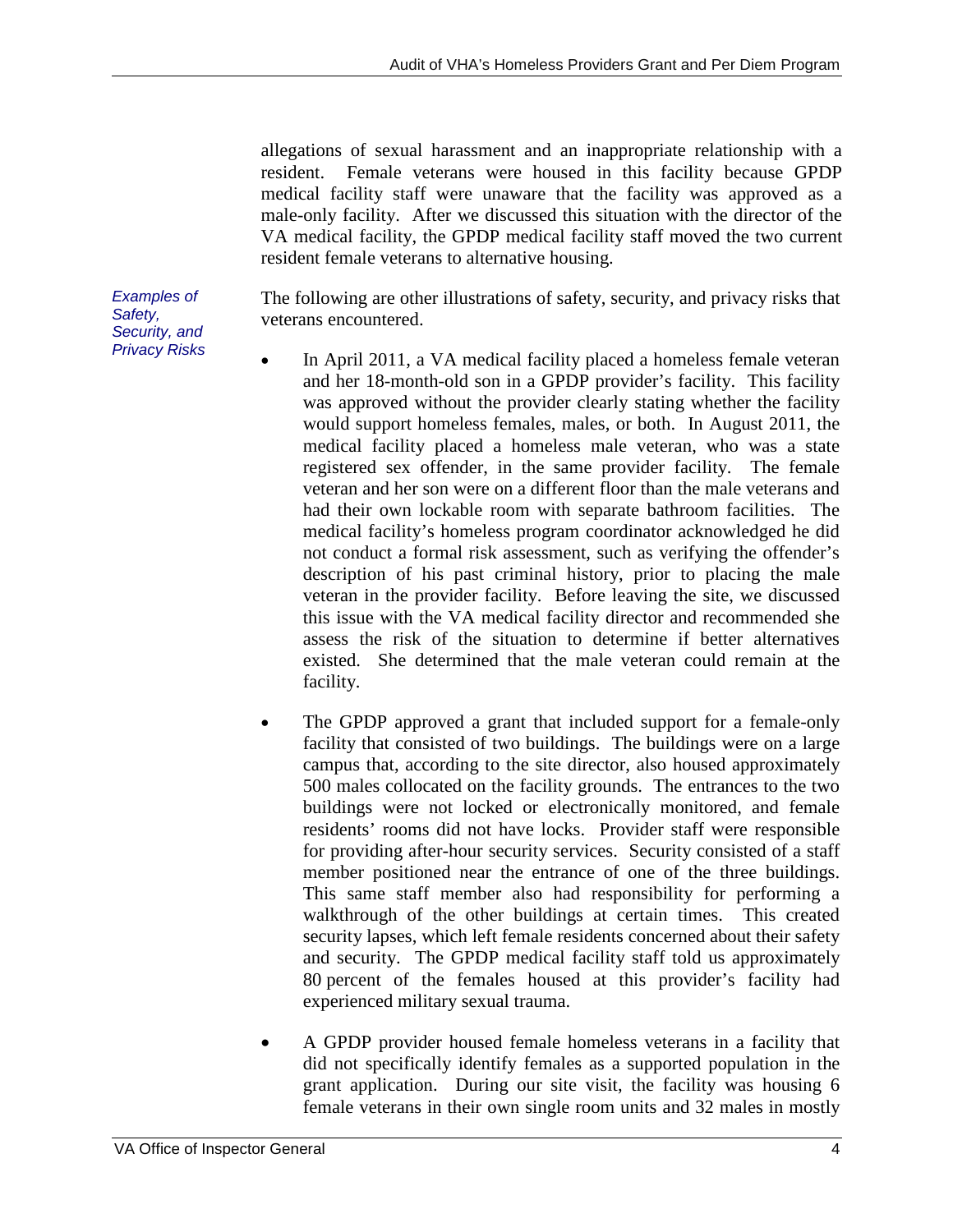double occupancy rooms on the same floor of the facility. All bedroom units had their own bathrooms. The female and male residents shared laundry and kitchen facilities and a common television room. One of the six female residents was receiving treatment for military sexual trauma and stated she had safety concerns about sharing common areas with male veterans. The only area she felt comfortable in was the kitchen, which had two security cameras. Female veterans also expressed privacy concerns with sharing laundry facilities and the television room with males. One female veteran stated some of her personal clothing items, such as underwear, were frequently missing from the shared laundry facility. Two female veterans stated they were not comfortable going to the television room where the males gathered.

After discussing our concerns about vague information in grant applications regarding homeless population descriptions and how safety and security issues would be managed, GPDP officials conducted an inventory of all GPDP providers to determine how many were serving the supported populations identified in their approved grant application. According to GPDP analysis of the inventory, 122 (20 percent) of 596 GPDP providers clarified or submitted a change to the gender of the population identified in their current grant agreement.

VHA did not consistently address safety, security, and privacy concerns of homeless veterans because of an incomplete application evaluation process and insufficient program oversight. The application process lacked sufficient controls to ensure grant applicants clearly identified proposed supported populations and address safety, security, and privacy issues for homeless populations, such as females or multi-gender populations. Without requiring grant applicants to clearly identify specific populations in their applications, GPDP and the provider cannot address the security risks specific to those populations and have standards that VA medical facility GPDP staff can measure providers' performance.

Prior to any work or receipt of government funds, VHA requires any approved application for construction or rehabilitation of a facility to undergo a compliance review of various engineering codes, such as fire and building codes. However, VHA does not adequately require VA medical facility staff review veterans' safety, security, and privacy issues prior to government funds being awarded, such as access restrictions at multi-gender facilities. Additionally, VA medical facility staff do not review these issues during their annual inspections because they are not addressed on the GPDP inspection checklist.

VHA also lacked effective oversight of provider facilities. Although GPDP medical facility staff visited provider facilities regularly and were helping veterans achieve their program goals, the staff often overlooked the

*Program Application and Oversight Not Sufficient*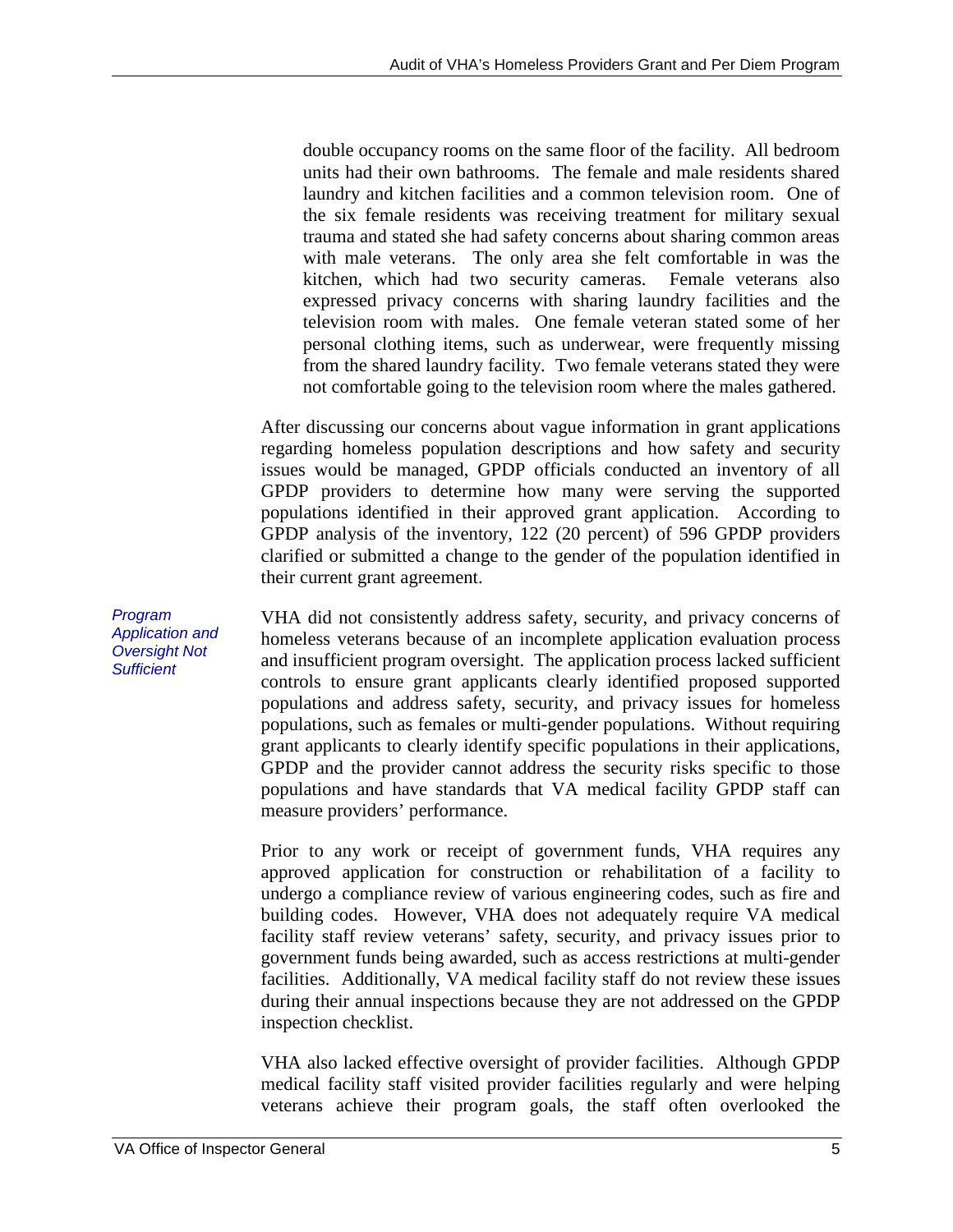monitoring of the providers' facilities including changing conditions to identify potential risks to resident veterans.

As a result of not completely addressing homeless veterans' safety, security, and privacy issues, VHA does not ensure that veterans are provided with an environment that enables them to overcome the complex issues of their homelessness. During the audit, it came to our attention that a female veteran reported she was sexually assaulted on two occasions by a male resident at a GPDP provider's facility not in our sample.<sup>5</sup> According to the VA medical facility's Patient Safety Manager, the female veteran participated in the program for 3 months, and after reporting the incidents, she left the program because she no longer felt safe. This occurred in an approved multi-gender facility that was annually inspected by VA medical facility staff, but they had not noted any security deficiencies.

After the sexual assault allegation, medical facility staff conducted a review of the GPDP facility and identified inadequate bathroom and window locks, insufficient lighting, inadequate security monitoring, and female and male residents residing on a common floor with unrestricted access to female living areas. According to the Patient Safety Manager, the remaining female veteran residents were later moved to a more secure facility. VHA needs to assess and mitigate risks associated with their current policies and procedures or more female veterans will likely risk becoming victims of sexual assault and harassment and not receive the supportive services needed to overcome homelessness.

VHA needs to improve the environment of care for homeless veterans in GPDP-approved facilities. Eight (31 percent) of 26 providers had environment of care issue related to medication security and dietary care. Specifically, VHA did not ensure medications were appropriately stored and monitored, or that they had adequate meals and meals that met dietary needs. VHA policy requires annual inspections that would include review of medication storage and nutrition inspections of providers' facilities.

Seven (27 percent) of 26 GPDP providers did not ensure safe storage of homeless veterans' prescribed medications, to include controlled narcotics such as oxycodone and Vicodin®. VHA does not provide guidance that addresses storage of homeless veterans' prescribed medications nor does VHA require grant applicants to address the management of medications as part of the application process. Therefore, GPDP providers had various procedures for the storage of prescribed medications.

*Safety, Security, and Privacy Risks Not Assessed or Mitigated* 

*Homeless Veterans Health and Welfare Needs Improvement* 

*Medications Not Adequately Secured* 

<span id="page-9-0"></span><sup>5</sup> According to the Patient Safety Manager, local law enforcement chose not to initiate an investigation.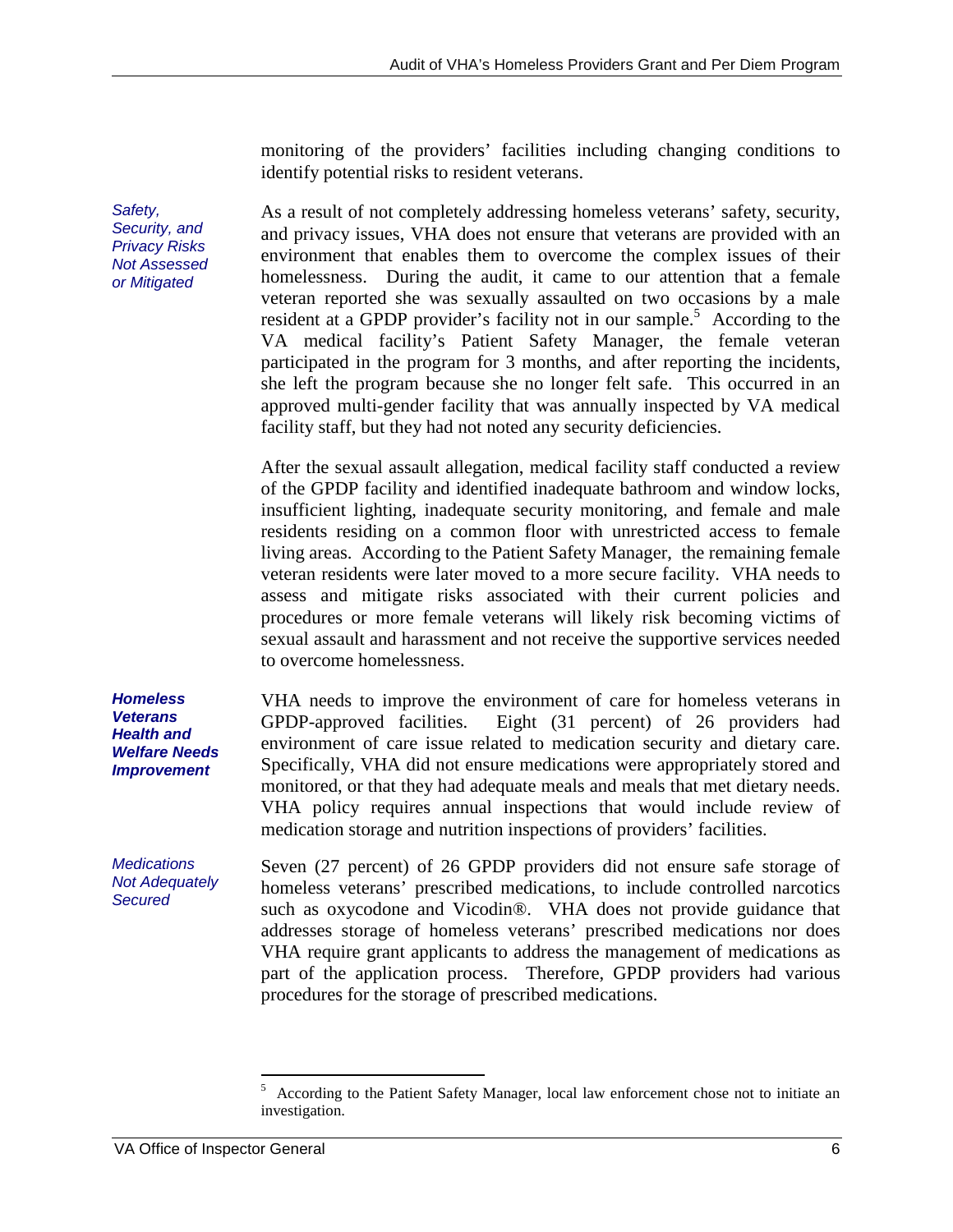We observed the following situations at the provider facilities we visited. Generally, the provider facilities provided multi-occupant rooms or barracks-type environments with some minor variations of controls among providers for storage of prescribed medications.

- Each veteran kept prescribed medications, to include controlled medications, unlocked in their personal living area. The veteran self-administered their medications, to include controlled substances. No procedures were in place to ensure veterans safely managed their medications or safeguarded controlled medications from loss or misuse.
- Each veteran kept prescribed medications in a locked box in the veteran's personal living area. The veteran would self-administer their medications, to include controlled substances. No procedures were in place to ensure veterans safely managed their medications or safeguarded controlled medications from loss or misuse. During our walkthrough of the living areas, we found boxes containing prescribed medications, to include controlled substances, unlocked in open view.
- Veterans' medications were locked in a room with separate pill boxes for each resident. A responsible staff member provided the box to the veterans when requested. Veterans then self-administered medications. The provider maintained a log documenting specific dates each resident took his or her medication. Each day, the provider counted controlled medications and recorded an entry in a log.

*Medication Controls Needs Improvement*  Providers did not adequately control medications because VHA lacks standards on managing, storing and monitoring prescribed medications and does not include a review of the control of medications in their annual inspections. Additionally, VHA does not require applicants to address the control of veterans' medications as part of the application process.

*Veterans' Health May Be Jeopardized*  As a result of the lack of standards for managing, storing, and monitoring prescribed medications, veterans' health and rehabilitation may be jeopardized if needed medications are lost or stolen. In addition, misuse or overdose of medications, especially controlled medications, can adversely affect the health of veterans.

*Dietary Needs of Homeless Veterans Not Met* 

VHA requires annual inspections and provides an inspection checklist, however VA medical facility nutritionists did not consistently ensure that those veterans requiring special meals for conditions, such as hypertension, high cholesterol, or diabetes were addressed effectively. We found that 3 (12 percent) of 26 GPDP providers were not ensuring dietary restrictions were met. More important, VHA lacked reasonable assurance that those veterans requiring special meals to address conditions, such as hypertension, high cholesterol, or diabetes were addressed consistently.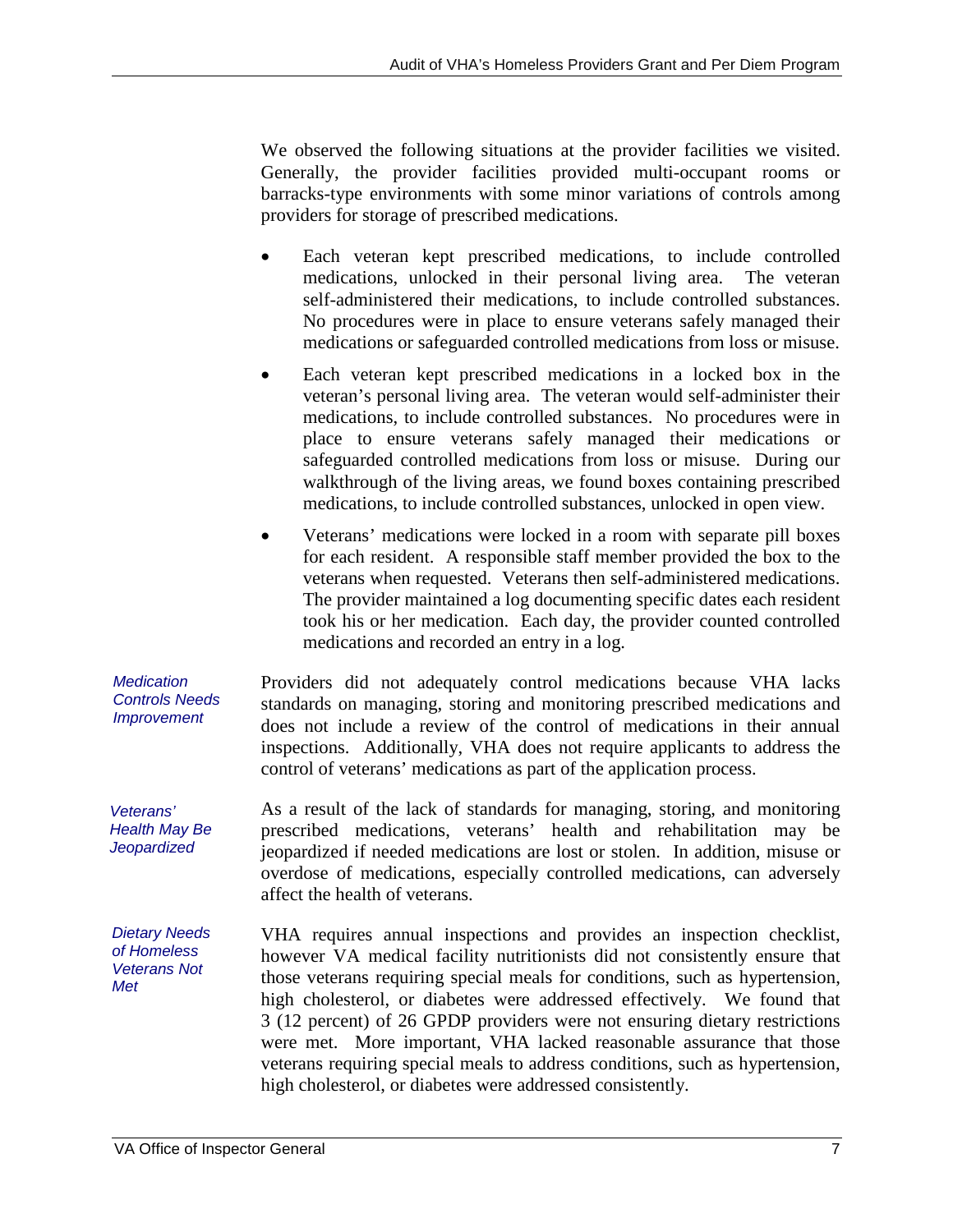VHA policy states medical facility nutritionists must ensure that meals served as part of the community-based program design are nutritionally balanced and appropriate for the program participants. It also requires that inspections ensure residents with special dietary needs are provided meals or meal preparation facilities to meet their needs. Although the example that follows was the most egregious situation we found, it does illustrate oversight issues VHA needs to address.

One GPDP provider was not providing meals according to their published menu plan. The published meal plan for the evening meal was supposed to be oven fried chicken, whipped potatoes, spinach, and a whole wheat dinner roll. Instead the residents received a meal that consisted mostly of baked beans and a small thin hamburger patty with a bun, as shown in *Photograph taken by OIG at* the photograph.



*GPDP facility*

Additionally, special dietary meals were not provided to four residents who told us they had special dietary restrictions due to hypertension or diabetes. In January 2011, the VA medical facility's nutritionist reviewed and approved the menu plan and determined the provider was adequately meeting veterans' dietary needs. Residents told us the provider had never served the meals described in the plan or provided special dietary meals. The nutrition clinician stated she based her inspection on a review of the menu plan and discussion with the provider's facility manager. She also stated she did not interview veterans or the medical facility's GPDP staff or conduct subsequent visits to ensure the provider was following the approved menu plans or providing special dietary meals.

We also confirmed veterans' allegations that the provider did not serve three daily meals during the weekend. After discussing this issue with VHA program officials and the VA medical facility director, they told us the provider implemented significant remedies to address these issues, such as conducting weekly inspections of food service operations, providing three meals daily, and soliciting feedback from veteran residents.

The dietary needs of veteran residents were not met because GPDP application procedures do not require applicants to describe how they will provide meals or meet special dietary needs. According to VHA policy, the purpose of the annual inspections at provider facilities is to ensure providers carry out activities as detailed in their original application. However, when applicants do not have to describe how they will provide a nutrition program that provides adequate nutrition or meals or meets special dietary needs, VHA has little criteria to evaluate performance. *Provider Dietary Plan Not Required In Providers' Grant Applications*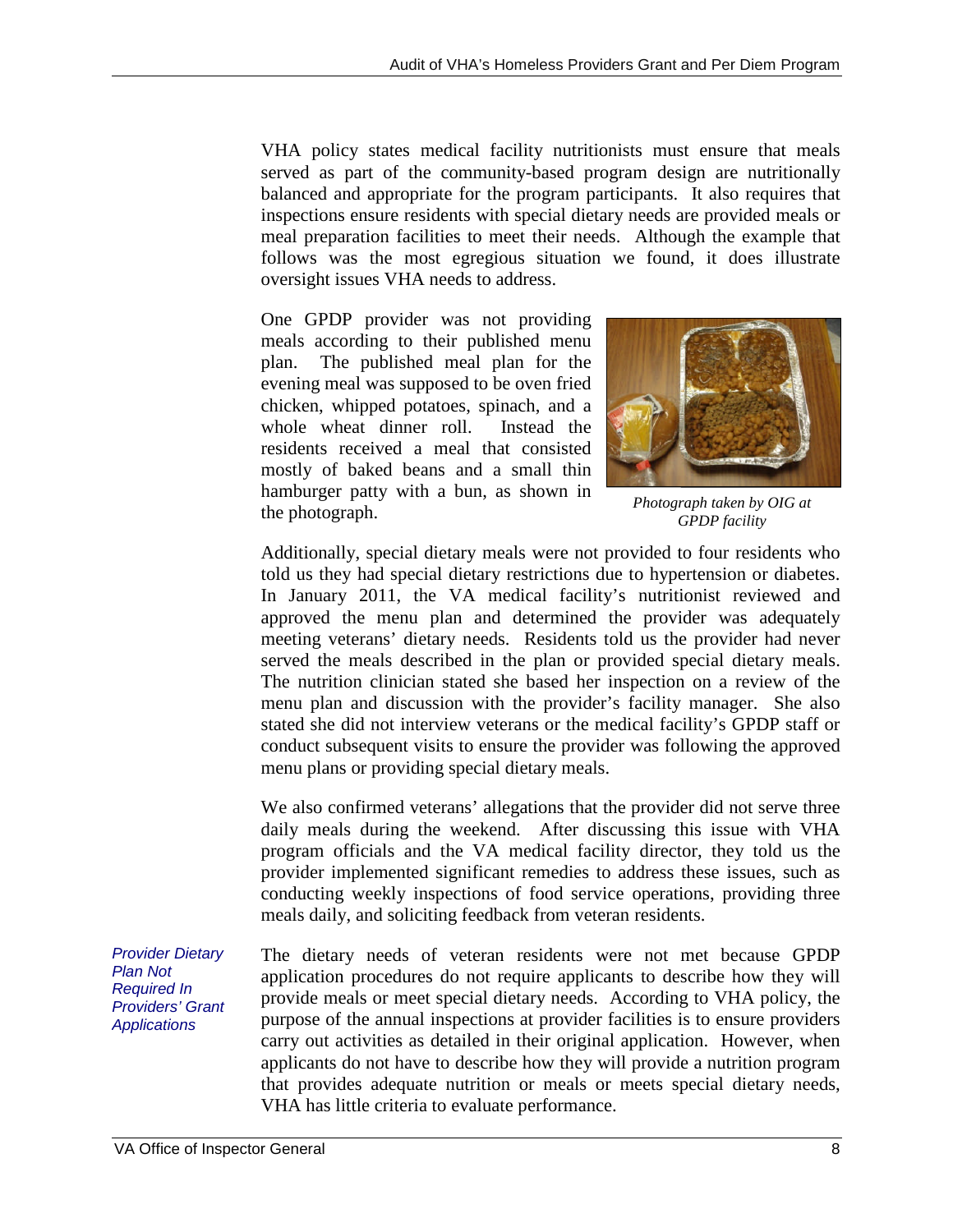- *Risks of Not Meeting Dietary Needs*  As a result of VHA not ensuring providers served adequate meals and meals that met dietary restrictions, veterans are at risk of not receiving their recommended dietary allowances of food. This may worsen veterans' nutritional deficiencies that may already exist because of their homelessness. Additionally, veterans' health is at risk if VA medical facility staff prescribes special dietary meals to control medical conditions and providers do not ensure special dietary requirements are consistently met, such as diets needed to address hypertension, high cholesterol, or diabetes.
- *Conclusion*  VHA must strengthen GPDP controls, such as establishing clear program policies and standards, to ensure the safety, security, privacy, health, and welfare of veterans participating in the GPDP. Omissions that exist within the GPDP application process have created uncertainties on the abilities of some providers to deliver the supportive services described in their grant proposals. To minimize these risks, VHA needs to review the GPDP's application evaluation process and implement standards to ensure providers have the capability and mechanisms to deliver proposed services to homeless veterans, prior to awarding government funds.
- *Recommendations*  We recommended the Under Secretary for Health publish standards to ensure the safety, security, and privacy of veterans in Grant and Per Diem Program facilities.
	- 2. We recommended the Under Secretary for Health revise the Grant and Per Diem Program application process to ensure providers clearly state the gender of the proposed homeless populations the provider intends to serve.
	- 3. We recommended the Under Secretary for Health revise the Grant and Per Diem Program application process to ensure providers clearly state plans to manage veteran safety, security, and privacy issues.
	- 4. We recommended the Under Secretary for Health publish standards on medication management to ensure the safe storage of medications in Grant and Per Diem Program facilities.
	- 5. We recommended the Under Secretary for Health revise the Grant and Per Diem Program application process to ensure providers clearly state plans to address storage of medications.
	- 6. We recommended the Under Secretary for Health revise the Grant and Per Diem Program application process to ensure providers clearly state plans to address veterans' nutritional and dietary issues.
	- 7. We recommended the Under Secretary for Health establish policies to perform periodic unannounced visits to observe the storage and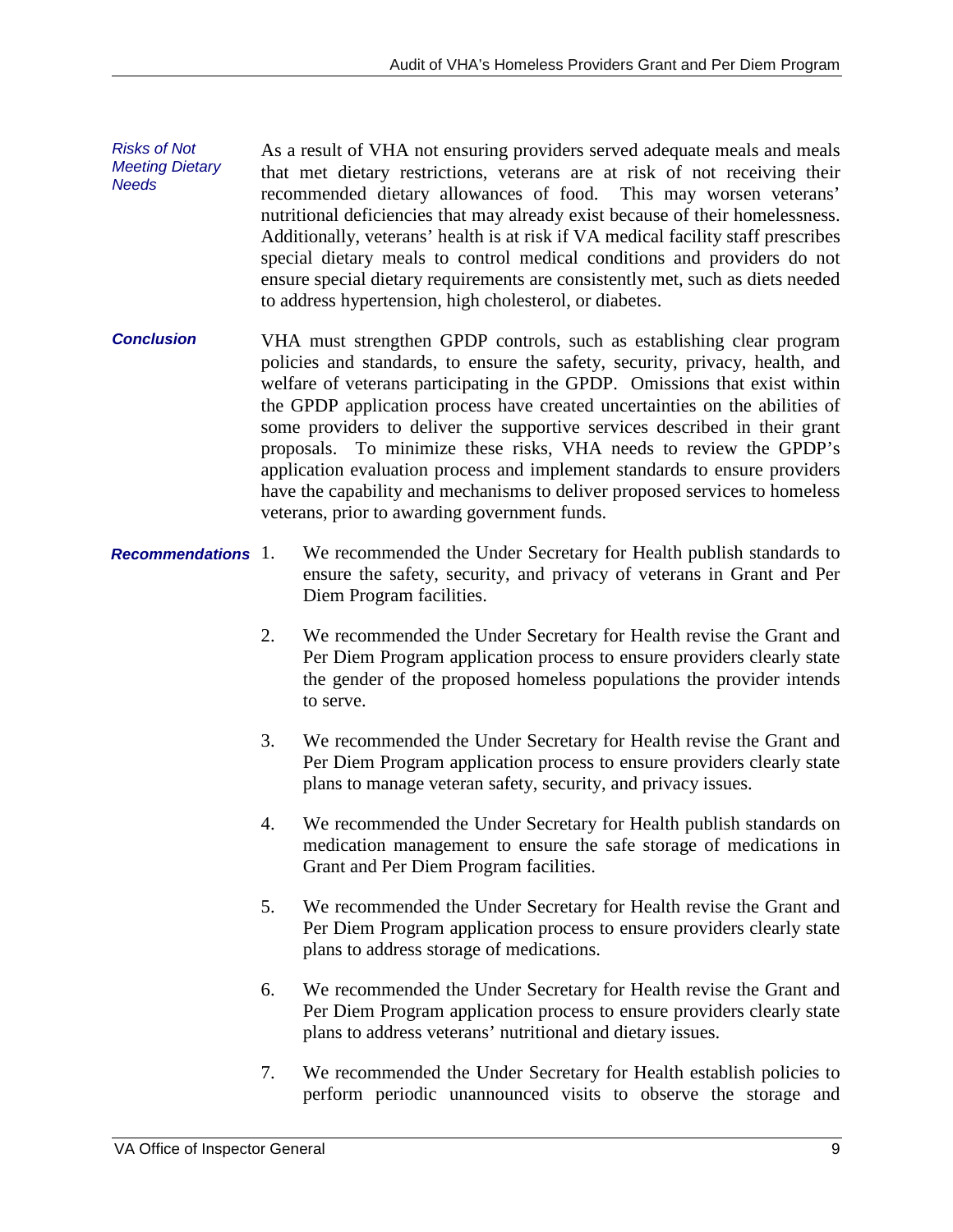preparation of food, serving of meals, and to ensure changing conditions are identified timely during the grant award.

- 8. We recommended the Under Secretary for Health update the Grant and Per Diem Program inspection checklist to ensure safe transitional housing and effective support services are provided to homeless veterans.
- 9. We recommended the Under Secretary for Health implement procedures to ensure providers have the capability and mechanisms to deliver proposed services to veterans, prior to funds being awarded.
- *Management Comments*  The Under Secretary for Health agreed with our findings and recommendations, and plans to address our recommendations by January 31, 2013. The Under Secretary advised us that VHA is taking action to develop standards, revise the grant application, and revise the inspection checklist.
- <span id="page-13-0"></span>*OIG Response*  The Under Secretary provided a responsive action plan to address our recommendations. We will monitor the Department's progress and follow up on its implementation until all proposed actions are completed. Appendix D provides the full text of the Under Secretary's comments.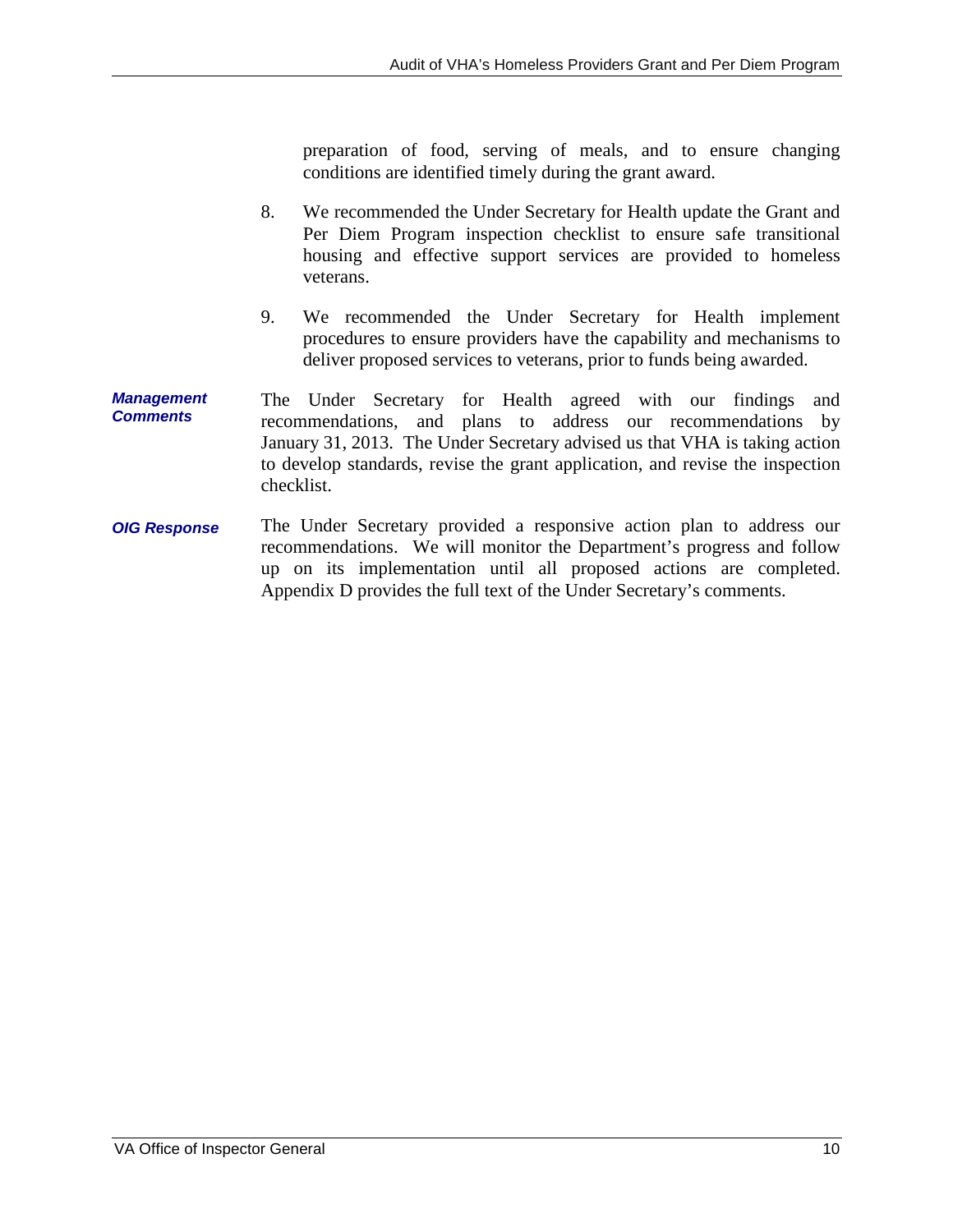#### **Finding 2 VHA Needs To Reassess Program Evaluation Procedures**

VHA needs to improve GPDP evaluation procedures to ensure program funding is effectively aligned with program goals. Specifically, the GPDP did not do the following.

- Effectively assess bed capacity against funding priorities and underserved geographic areas
- Accurately report program outcomes
- Correctly determine veterans' eligibility to participate in the program

Lapses in program management occurred because program officials did not establish an effective mechanism to assess the GPDP's progress toward achieving sufficient bed capacity, define specific meanings to program outcomes, establish effective monitoring procedures to improve the reliability of reported information, and provide sufficient training on program eligibility requirements. As a result, VHA does not have reasonable assurance that their current evaluation procedures are providing adequate controls to achieve program goals.

*Bed Capacity Not Effectively Managed*  VHA did not adequately manage transitional bed capacity against their funding priorities and the needs associated with underserved geographic areas, such as female veterans and homeless veterans living in rural areas. The U.S. Government Accountability Office's *Standards for Internal Control in the Federal Government* states that organizations need to establish controls to monitor performance measures and indicators.

> VHA annually announces the availability of GPDP funds for assistance, commonly referred to as Notice of Funding Availability (NOFA). The NOFA is published in the Federal Register and provides information on the application process, such as application requirements, selection methodology, and funding priorities. VHA establishes funding priorities to ensure geographical dispersion of support services, prevent duplicate services, and bolster capacity in underserved regions, such as rural areas. An example of a funding priority is women veterans and women veterans with care of dependent children, which VHA designated as their highest funding priority for the past 3 years.

> VA's FY 2011–2013 Homeless Initiative Operating Plan identifies GPDP deliverables, such as creating an additional 1,500 transitional beds and serving approximately 18,000 veterans in FY 2011. However, the operating plan does not provide specific goals for increasing transitional bed capacity for their funding priorities. In addition, the GPDP did not maintain reliable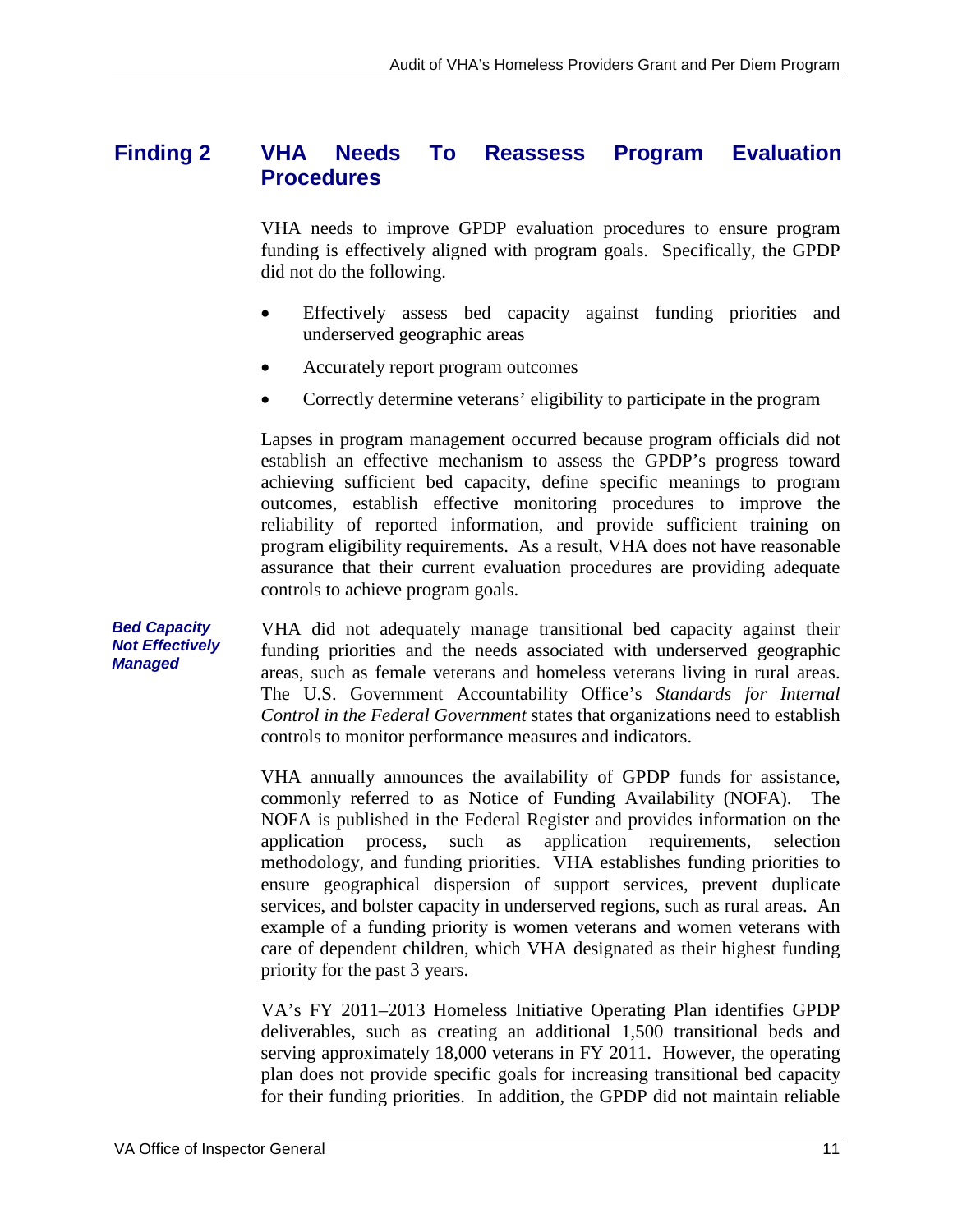operational data that would enable GPDP officials to assess the program's effectiveness toward achieving sufficient bed capacity for their priorities or other specific homeless populations, such as homeless rural veterans. Reliable data on the gender of the population being served, the number of beds by gender, and geographical description (rural or non-rural) are necessary to compare and assess current transitional bed capacity with projected transitional bed needs for homeless women and rural veterans.

*Housing Capacity Inadequately Assessed*  This occurred because VHA had not established an effective mechanism to assess the GPDP's progress toward achieving sufficient bed capacity for funding priorities or specific homeless populations. Any mechanism should include identifying bed capacity goals and the operational data to measure progress toward those goals.

*Risks of Lack of Bed Capacity Goals*  As a result, VHA cannot make adequate assessments comparing the GPDP's transitional bed capacity goals with actual performance. It is also clear from the GPDP's inventory of VA medical facilities that not all providers are serving the homeless populations identified in their applications, thus increasing the risk of using unreliable data in future funding decisions. Without an effective mechanism to assess the program's progress toward achieving sufficient bed capacity, VHA cannot make sound policy adjustments to their NOFA priorities to reasonably ensure that bed capacity is funded for homeless populations and underserved geographic areas that need it most.

*Program Outcomes Were Not Accurately Reported*  The GPDP did not accurately report discharge outcomes of veterans from the program. Our audit reviewed two outcomes related to program success—the reason veterans ended residential treatment, and the veteran's living situation at the time of discharge. In our sample, 223 (26 percent) of 854 discharges had one or more errors that were inaccurately reported to NEPEC. This is a recurring issue identified in a previous  $OIG$  report.<sup>6</sup> That evaluation revealed that in 24 percent of the records reviewed, VHA could not support submitted discharge information, and in some cases provided a different or contradictory outcome.

> VHA guidance states a clinician who has good knowledge of the veteran's care should complete the discharge form. A VA medical facility staff member must review the discharge information for completeness and accuracy before the information is sent electronically to NEPEC.

We found 110 (13 percent) of 854 case files inaccurately reported the reason a veteran ended residential treatment. When answering the question on the form, clinicians select from the following:

*End of Residential Treatment* 

<span id="page-15-0"></span><sup>6</sup>*Evaluation of the Veterans Health Administration Homeless Grant and Per Diem Program* (Report No. 04-00888-215, September 20, 2006).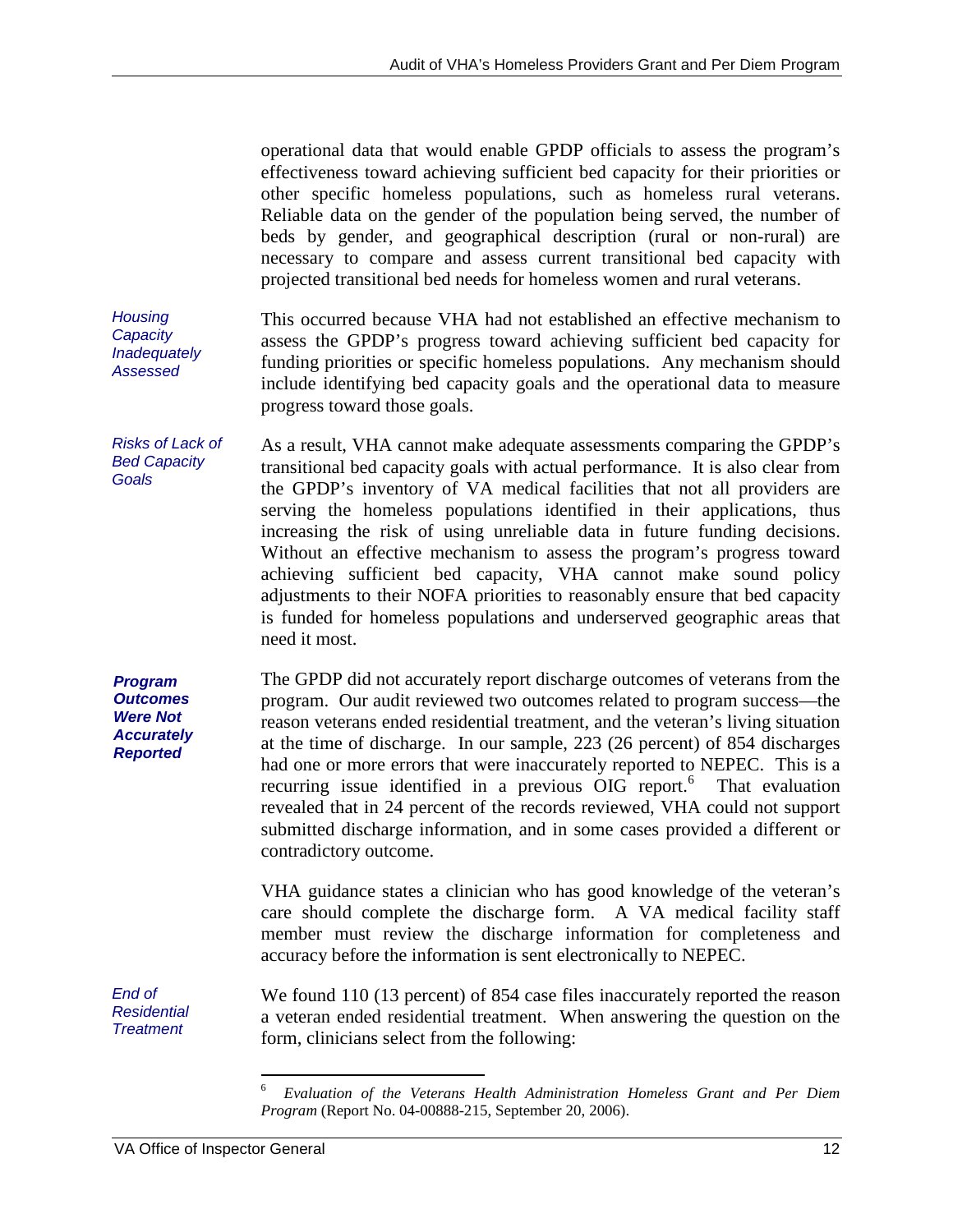- Veteran successfully completed the program
- Veteran was asked to leave because of violation of program rules
- Veteran left the program by his/her own decision, without medical advice
- Veteran became too ill (mentally or physically) to complete the program
- Veteran is deceased
- Veteran was transferred to another residential treatment program for administrative reasons

The response most often answered incorrectly (57 of 110 errors) was "successful completion of the program." For example, one discharge form stated the veteran was removed from the GPDP for violating the provider's program rules. However, the NEPEC data reported the veteran successfully completed the program. We verified that the provider correctly filled out the form, but the medical facility's GPDP clinician entered the data incorrectly. In another case, the documentation revealed that the veteran left without completing the program. However, the NEPEC data reported the veteran had successfully completed the program.

*Living Situation at Time of Discharge*  We found 168 (20 percent) of 854 case files inaccurately reported the veteran's living situation at the time of discharge. When answering the question on the form, clinicians selected from the following choices:

- Homeless shelter or no residence
- Single room occupancy
- Residential treatment program
- Institution (hospital, nursing home, or domiciliary)
- Apartment, room, or house
- Veteran left program without giving indication of living arrangement
- Prison or jail

The response, "apartment, room, or house," was most often answered incorrectly (105 of 168 errors). For example, one GPDP grant had 12 instances where veterans completed their current rehabilitation program and were discharged to a supportive housing situation at a residential treatment program. The discharge form and NEPEC data stated the veterans had been discharged to an "apartment, room, or house" rather than the correct choice of "residential treatment program." According to a provider's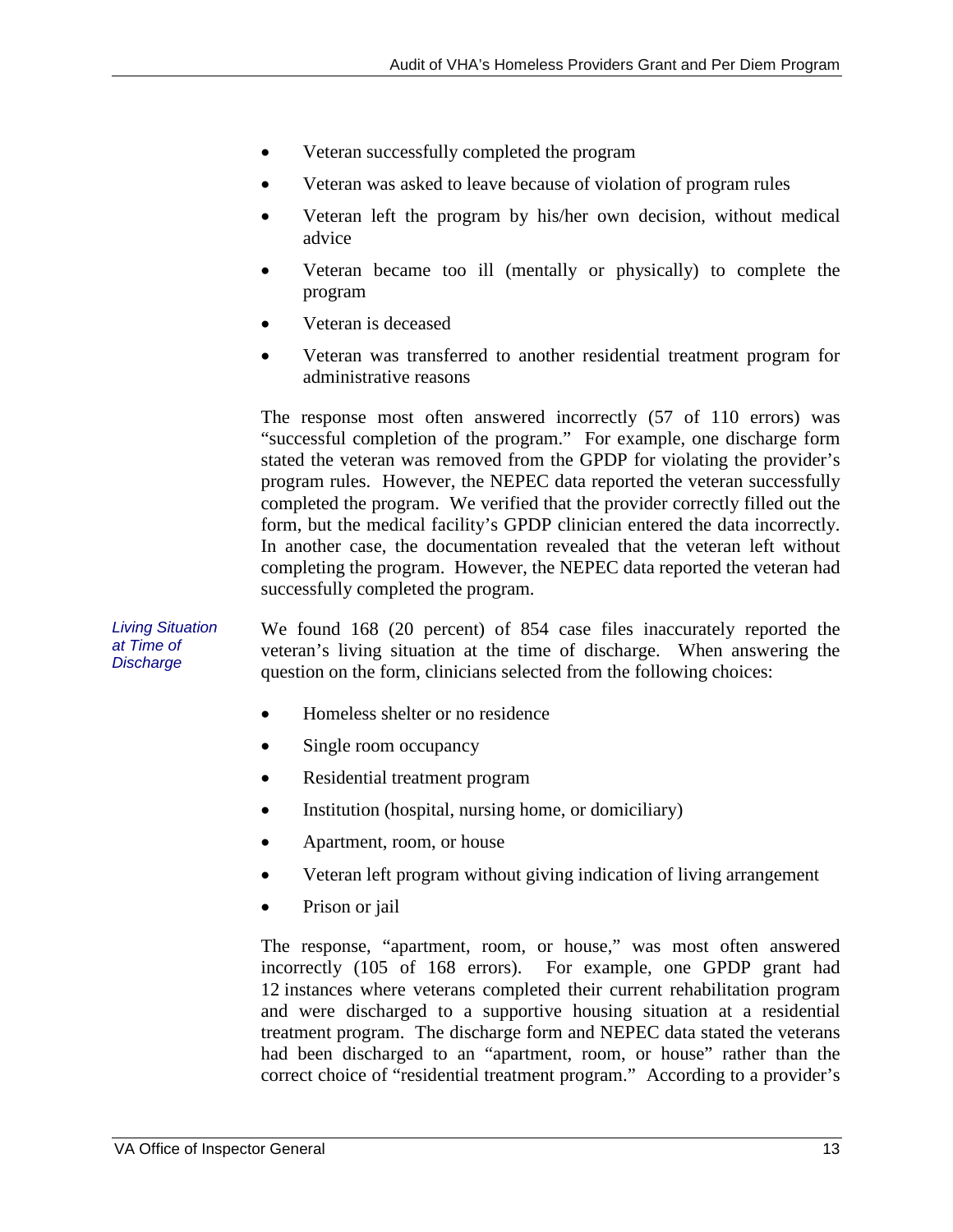staff member, a prior medical facility GPDP clinician told him the correct response was "apartment, room, or house."

VA medical facility GPDP clinicians did not report program outcomes accurately because NEPEC's data collection manual did not clearly define the meaning of the questions' choices. The lack of more specific definitions or elaboration of the terms used in the questions raises the potential risk of increased subjectivity and misinterpretation. For example, the NEPEC manual provided a limited definition of one discharge outcome as "apartment, room, or house." As a result, GPDP clinical staff had different interpretations for "apartment, room, or house."

The Homeless Operations Management and Evaluation System, a recently deployed online data collection system, has addressed this issue by providing more definitive meanings to possible outcome choices. Reporting of inaccurate program outcomes also occurred because of the lack of an effective monitoring system to improve the quality and reliability of information used for making policy decisions. We saw existing controls were weak. GPDP medical facility staff did not consistently validate information prior to entering it into the NEPEC database. Although, the Homeless Operations Management and Evaluation System has clarified discharge outcomes, VHA still needs to improve monitoring controls to ensure the reporting of accurate outcome data. The previous OIG report also identified the need to improve monitoring controls.

VHA captures discharge outcomes, which are measures of the program's performance and effectiveness. In their *Health Care For Homeless Veterans Programs: The Twenty-Fourth Annual Report*, March 31, 2011, NEPEC evaluated VHA's homeless programs, including treatment outcomes of the GPDP. The report stated 47 percent of FY 2010 treatments were successful and 53 percent of veterans acquired their own apartment, room, or house—the program's desired outcome. Because of the error rates found in our sample, the accuracy of the reported information is questionable. Without quality and reliable data, policy makers cannot effectively perform their oversight responsibilities to ensure that program funding is effectively aligned with program goals and that program goals are met.

*Eligibility Requirements Not Consistently Met* 

*Data Quality and Reliability* 

*Needs Improvement* 

> For one GPDP grant, 40 (23 percent) of 173 veterans had not been homeless when admitted to the GPDP. To be eligible for the GPDP, VHA requires veterans to be homeless, and defines a "homeless" veteran as a person who lacks a fixed, regular, adequate nighttime residence and instead stays at night in a shelter, institution, or public or private place not designed for regular sleeping accommodations. We found that the 40 participating veterans temporarily left their homes to participate in the substance abuse program, to include veterans who had full-time employment or took leaves of absence to participate in the program.

*Discharge Outcomes Inaccurately Reported*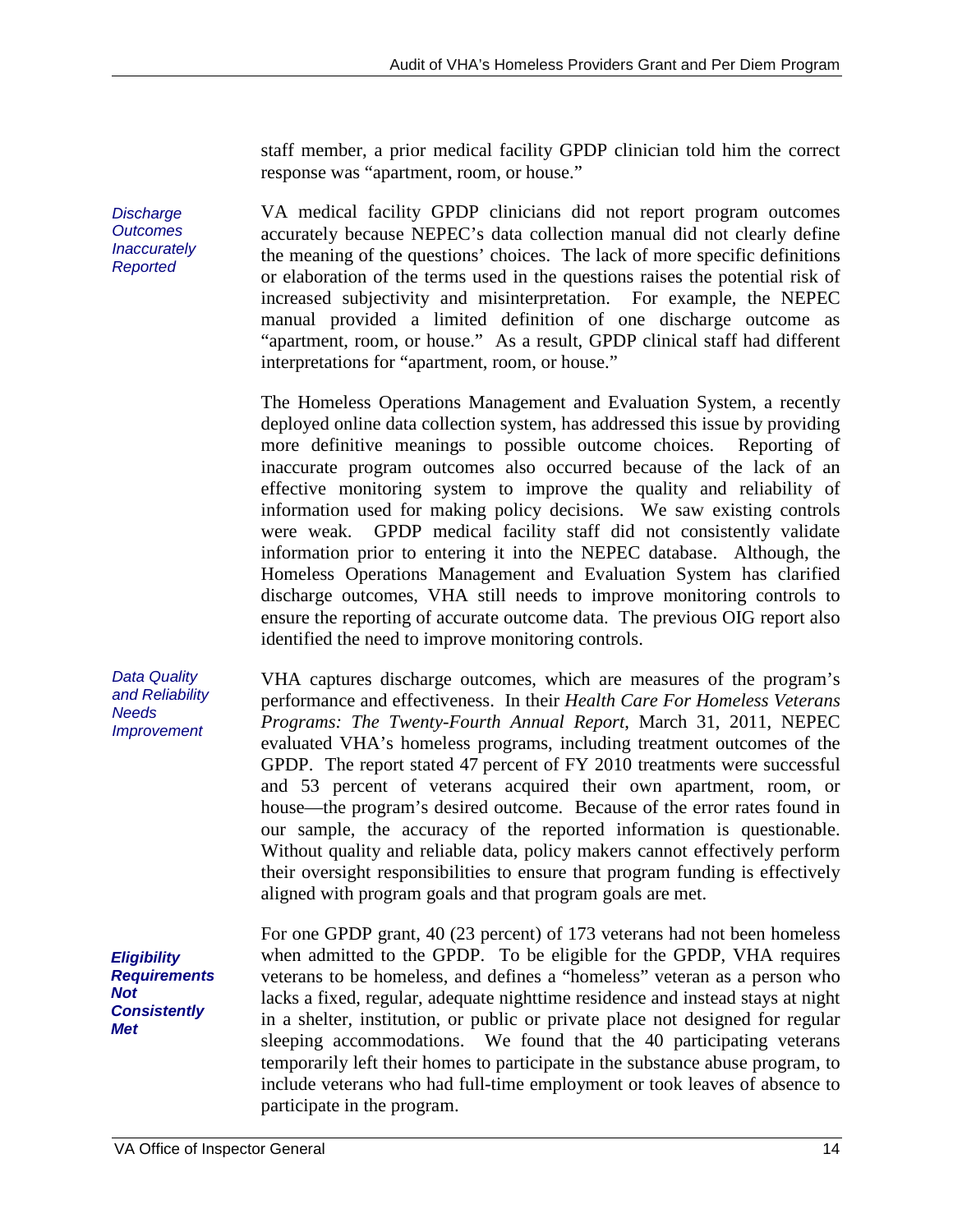- *Definition of Homeless Not Understood*  Ineligible veterans were not identified because VA medical facility staff stated they believed the veterans were experiencing conditions which could lead to homelessness, such as substance abuse. Senior officials at the VA medical facility also stated they considered veterans who "were in danger of becoming homeless" qualified for the program.
- *Reduced Opportunities for Other Homeless Veterans*  VHA incorrectly spent approximately \$60,000 in a six-month period to provide housing to veterans who were not homeless or under the care of GPDP case workers. As a result, VA medical facility staff reduced the opportunity for eligible homeless veterans to receive supportive services that could improve their lives and end their homelessness.
- *Conclusion*  The GPDP provides vital services to homeless veterans and has successfully assisted veterans to live independently and in safe and affordable permanent housing. However, improving VHA's program evaluation procedures will help ensure that program funding is effectively aligned with program goals and that program goals are met. Strengthening the GPDP's controls and VHA's oversight will provide better assurance that VA's homeless program funds are effectively used to deliver supportive services to homeless veterans.
- **Recommendations** 10. We recommended the Under Secretary for Health establish an effective mechanism to ensure the Grant and Per Diem Program assesses progress toward achieving sufficient bed capacity for funding priorities or specific homeless populations.
	- 11. We recommended the Under Secretary for Health establish specific goals in VA's Homeless Initiative Operating Plan to ensure that progress toward achieving transitional bed capacity goals is measurable.
	- 12. We recommended the Under Secretary for Health establish a mechanism to maintain operational data to ensure the Grant and Per Diem Program monitors transitional bed capacity and measures progress toward achieving bed capacity goals.
	- 13. We recommended the Under Secretary for Health implement monitoring procedures to ensure that quality and reliable information is provided to the Northeast Program Evaluation Center.
	- 14. We recommended the Under Secretary for Health provide additional training on Grant and Per Diem Program eligibility requirements to VA medical facility staff tasked with grants management responsibilities.

*Management Comments*  On February 24, 2012, the Under Secretary for Health agreed with our findings and recommendations, and provided an action plan. We reviewed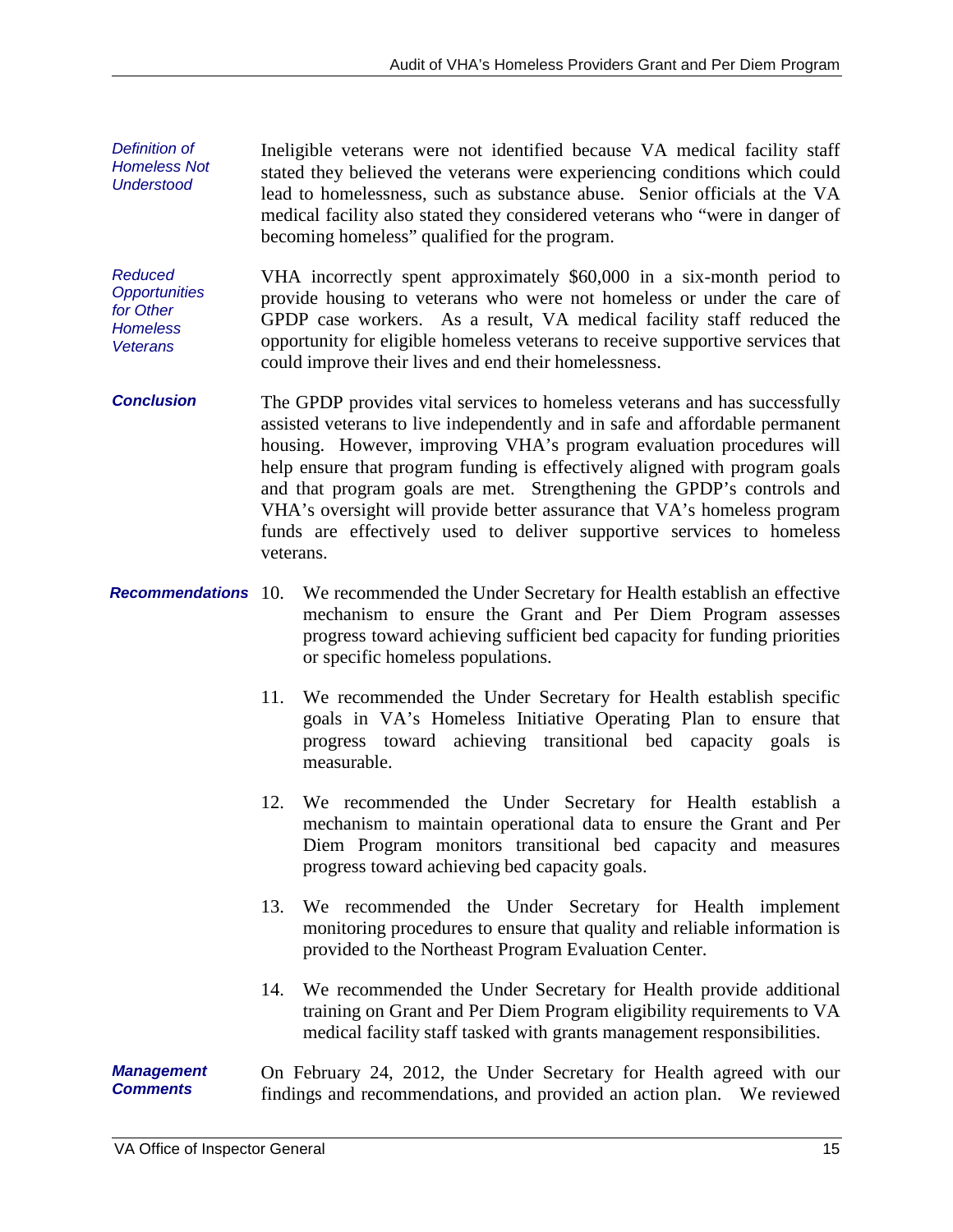the proposed action plan, and requested further clarification on planned actions for recommendations 10, 11, and 12. The Under Secretary then expanded upon his original comments submitting revised comments on March 5, 2012. The full text of the Under Secretary's revised comments and action plans are presented in Appendix D. We have also included the original letter signed by the Under Secretary, dated February 24, 2012, supporting his agreement with the report findings and recommendations. To avoid duplication of information, the original action plans dated February 24, 2012 are not included in this report since the Under Secretary just expanded his original action plan to address our recommendations.

The Under Secretary advised us VHA is taking action to develop a registry that tracks and monitors homeless program expansion, operation, and treatment outcomes. The registry has the capacity to track characteristics by geographic regions, and allows VHA to target resources to specific homeless populations. VHA is also providing additional training to field staff on documenting veterans' discharge data, and is exploring the feasibility of establishing a national contract to monitor results. Finally, VHA is providing additional training to field staff on the topic of veteran eligibility requirements.

<span id="page-19-0"></span>*OIG Response*  The action plan to address our recommendations was responsive. We will monitor the Department's progress and follow up on its implementation until all proposed actions are completed. Appendix D provides the full text of the Under Secretary's comments.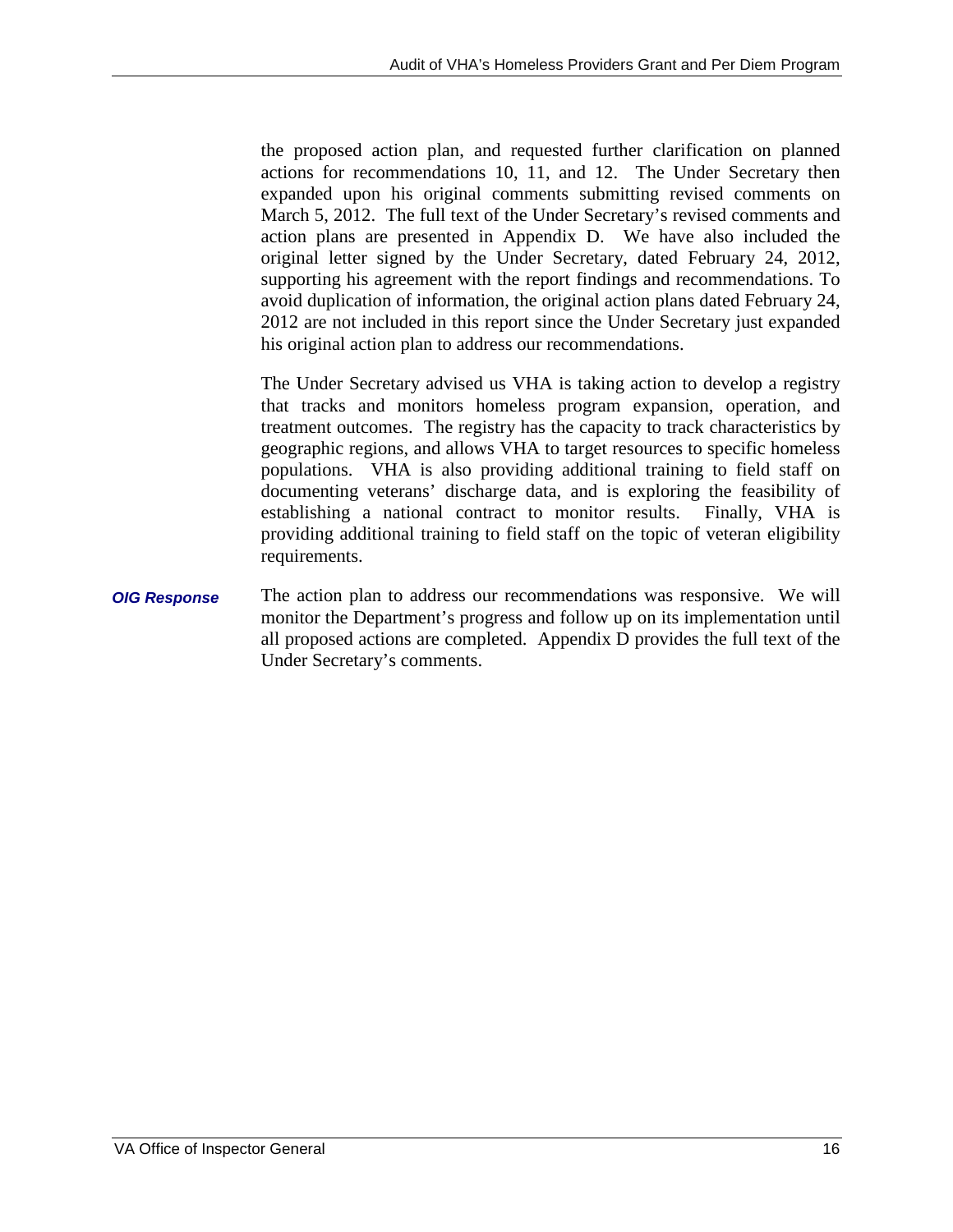#### **Appendix A Other Matters of Interest**

*Veterans' Concerns About Recent Policy Changes* 

During our audit, veterans' expressed concerns about recent Housing and Urban Development-Veterans Affairs Supported Housing (HUD-VASH) policy changes and its effect on veterans currently participating in the GPDP. The HUD-VASH program was not reviewed as part of this audit, and therefore we are not making any recommendations.

HUD-VASH provides housing voucher rental assistance for homeless veterans and their families with case management and clinical services provided by VA's medical facilities and the community. Beneficiaries are selected based on certain requirements including health care eligibility, homelessness status, income, and assessed need for case management services. During our meetings with veterans at the 26 provider sites, veterans were very supportive of the HUD-VASH program and saw it as a major incentive to successfully complete their personal rehabilitation plan. Although they had no assurance of obtaining a voucher, veterans saw HUD-VASH as the best means to obtain safe and affordable permanent housing. Medical facilities' GPDP staff also recognized the incentive value and would sometimes extend the veterans' participation in the program until the veteran obtained a HUD-VASH voucher.

*GPDP Participants Pushed To Lower Priority* 

<span id="page-20-0"></span>In September 2011, VHA changed their HUD-VASH program policy and made it a priority for vouchers to be given to veterans who are chronically homeless. Homeless veterans are not considered "chronically homeless" when their length of stay in a program, such as the GPDP, exceeds 90 days. According to NEPEC data, in FY 2010 the average length of stay in the GPDP was about 179 days. Although veterans could have a higher priority if clinically determined necessary, most veterans participating in the GPDP would be pushed to a lower priority and thus not receive HUD-VASH vouchers.

*HUD-VASH Opportunities More Limited*  As a result of this policy change, veterans we spoke with in the GPDP were frustrated and upset. These veterans felt that they worked hard toward making positive changes to their lives with the hope that they would be provided the opportunity to participate in the HUD-VASH program. For example, one veteran understood he was not considered "chronically homeless" since he resided in GPDP transitional housing for more than 90 days. In his frustration, he told us he would have a better chance of getting a HUD-VASH voucher if he relapsed, left the GPDP, and went to live under a bridge with the rest of the local homeless population.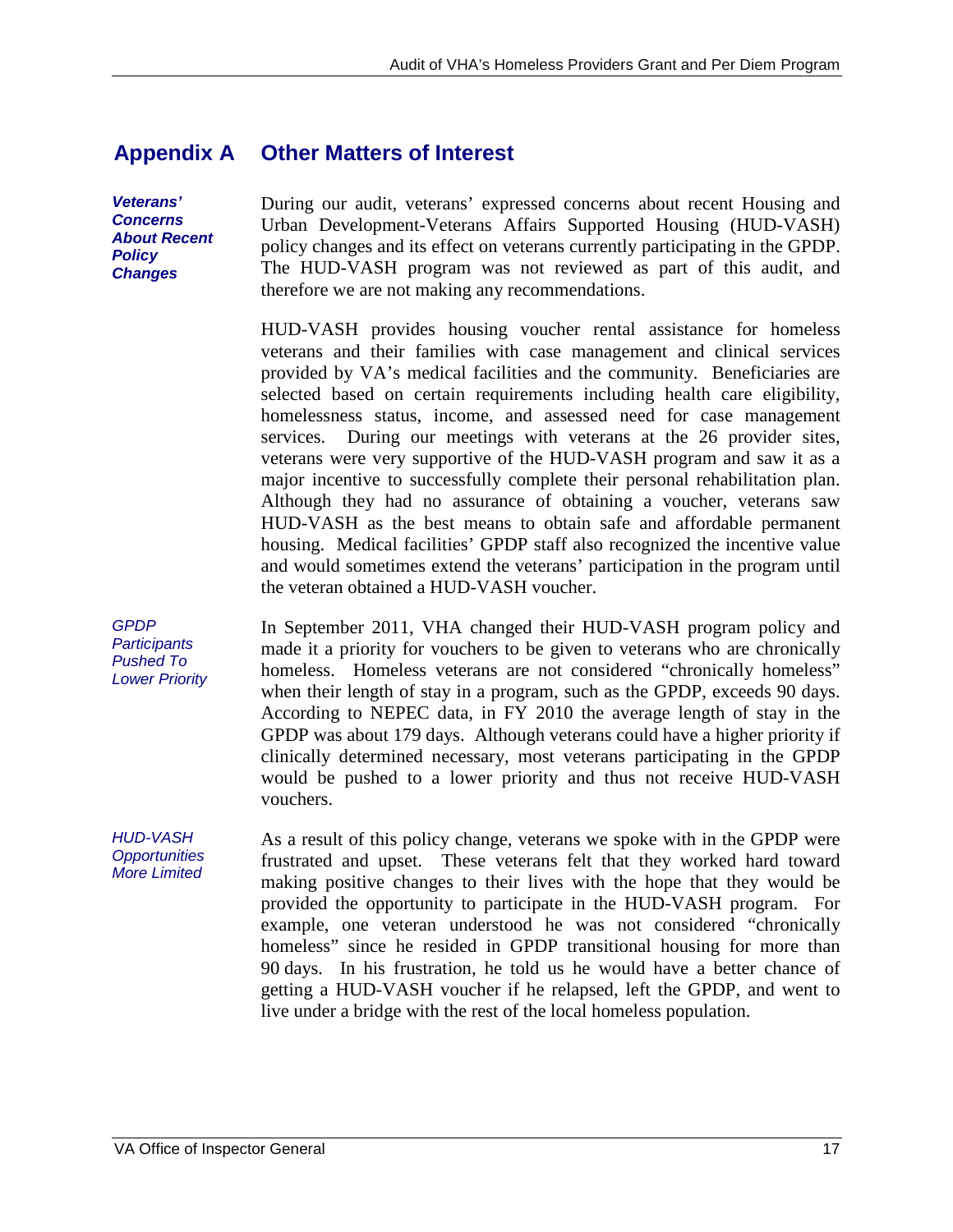#### **Appendix B Background**

*Program Authority*  The GPDP was authorized on November 10, 1992, by Public Law 102-590, the Homeless Veterans Comprehensive Service Programs Act. According to the program director, the GPDP has provided services and transitional housing for over 100,000 veterans since 1994. Programs exist in all states, the District of Columbia, Puerto Rico, and Guam through more than 600 operational projects providing approximately 14,000 transitional housing beds. These community-based projects are partially funded by VA and recipients utilize other revenue sources, such as Federal, state or local funding. These programs operate based on unique designs as stated in their grant application. Responsibility for management and operation of projects rests with the community provider as determined by statute and regulation, with local VA medical facilities providing oversight.

*Program Oversight*  Day-to-day oversight of the providers' operations is the responsibility of GPDP staff from the local VA medical facility. Referred to as GPDP liaisons, these individuals are appointed by the VA medical facility director and are typically social workers. As part of their oversight responsibilities, GPDP liaisons' duties normally include regular contact with veterans and providers. Additionally, GPDP liaisons coordinate annual inspections of the providers' facilities and provide annual performance reviews to the GPDP office. During the intake process, GPDP liaisons initially screen homeless veterans, verify their eligibility for the GPDP, and determine which homeless programs are most suitable for the needs of individual veterans. GPDP liaisons typically work with providers' case managers on a continuous basis developing treatment goals and plans for each veteran and assessing each veteran's progress in reaching those goals.

*Types of Grants* 

The GPDP funds four different types of grants.

- Capital grants fund up to 65 percent of the cost of acquiring, renovating, or constructing facilities in order to provide supportive housing or service centers and to purchase vans for outreach and transportation.
- Per diem-only grants fund community-based organizations that do not need federal funding for the construction or renovation of facilities but are seeking funds to offset operational expenses.
- Technical assistance grants fund entities with expertise in preparing grant applications relating to assistance for homeless veterans.
- Special need grants fund operational costs for homeless veteran populations, such as women, the terminally ill, and the chronically mentally ill.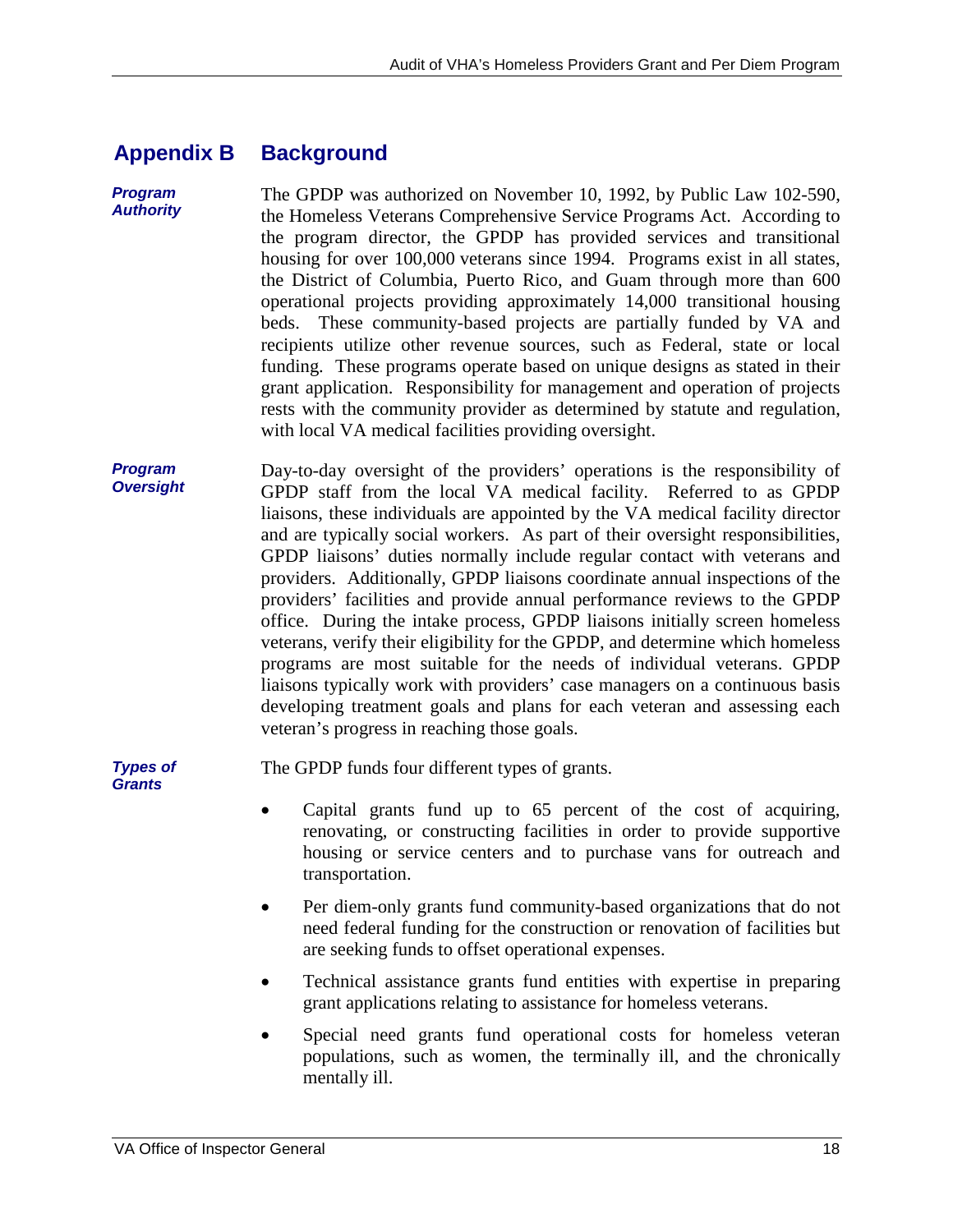*GPDP Grant*  The GPDP office is responsible for preparing and publishing an annual NOFA in the Federal Register. The NOFA communicates the funding categories and funding priorities and sets deadlines for submission of applications. GPDP officials first review the applications to determine whether they meet basic threshold requirements. Applications that meet the basic threshold requirements are then reviewed by evaluation teams. Evaluators rate the applications and assign points based on how well the applicants meet scoring criteria. The applications are then grouped and ranked in categories according to the NOFA funding priorities. The highest ranked applications for which funding is available and within the highest priority funding category are conditionally selected. If funds are still available after selection of those applicants in the highest priority groups, VA will continue to conditionally select applicants in lower priority categories.

<span id="page-22-0"></span>*Selection Processes*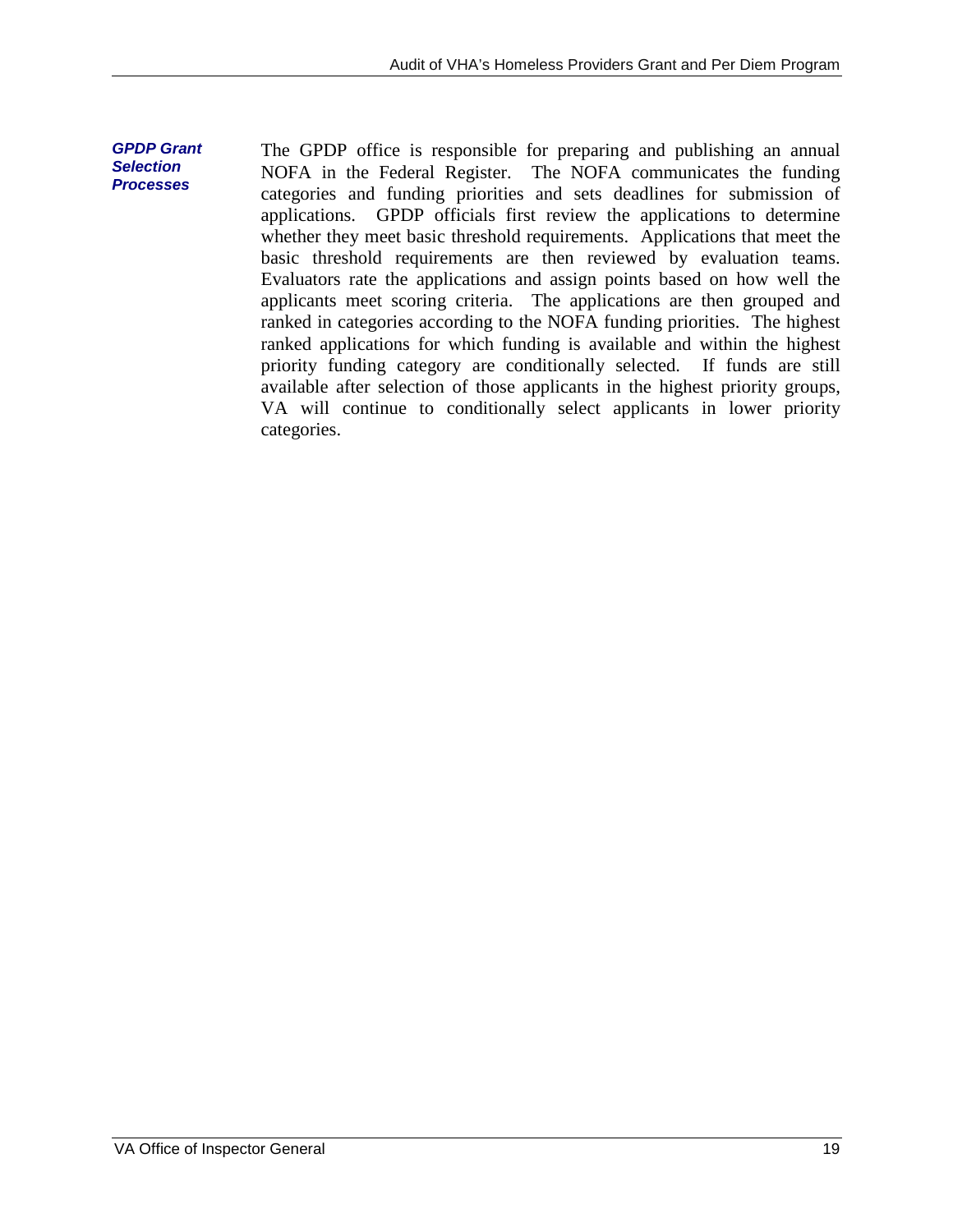#### **Appendix C Scope and Methodology**

- *Audit Scope*  We conducted our audit work from April 2011 through January 2012. To accomplish our objectives, we reviewed a statistical sample chosen from all operational grants and community agency providers under the VHA's GPDP that were receiving funds as of March 31, 2011.
- *Methodology*  We identified and reviewed applicable Federal laws and regulations, previous OIG and U.S. Government Accountability Office audit reports, NOFA funding priorities, and GPDP policies and guidelines. Additionally, we interviewed VHA and GPDP officials and VA medical facility GPDP clinical staff and social workers. We also interviewed GPDP provider management and their staff, as well as veterans participating in the program.

To evaluate delivery of services, we selected a statistical sample of 26 GPDP grants that offered a total of 914 beds grouped under 8 VA medical facilities. We visited the medical facilities shown in Table 1 below from June 2011 through October 2011.

| <b>Medical Facilities Selected</b>                                         |                          |                                  |                            |
|----------------------------------------------------------------------------|--------------------------|----------------------------------|----------------------------|
| <b>Facility Name</b>                                                       | <b>Facility Location</b> | <b>Grants</b><br><b>Reviewed</b> | <b>GPDP</b><br><b>Beds</b> |
| <b>Jesse Brown VA Medical</b><br><b>Center</b>                             | Chicago, IL              | 3                                | 59                         |
| <b>VA New Jersey Health</b><br><b>Care System</b>                          | Lyons, NJ                | 3                                | 103                        |
| <b>Atlanta VA Medical</b><br><b>Center</b>                                 | Atlanta, GA              | $\overline{4}$                   | 176                        |
| <b>Sheridan VA Medical</b><br><b>Center</b>                                | Sheridan, WY             | $\overline{2}$                   | 26                         |
| <b>Portland VA Medical</b><br><b>Center</b>                                | Portland, OR             | 3                                | 87                         |
| <b>Southeast Louisiana</b><br><b>Veterans Health Care</b><br><b>System</b> | New Orleans, LA          | $\overline{4}$                   | 110                        |
| <b>Greater Los Angeles</b><br><b>Healthcare System</b>                     | Los Angeles, CA          | $\overline{4}$                   | 187                        |
| <b>Long Beach Health Care</b><br><b>System</b>                             | Long Beach, CA           | 3                                | 166                        |

#### *Table 1*

*Source: VA OIG*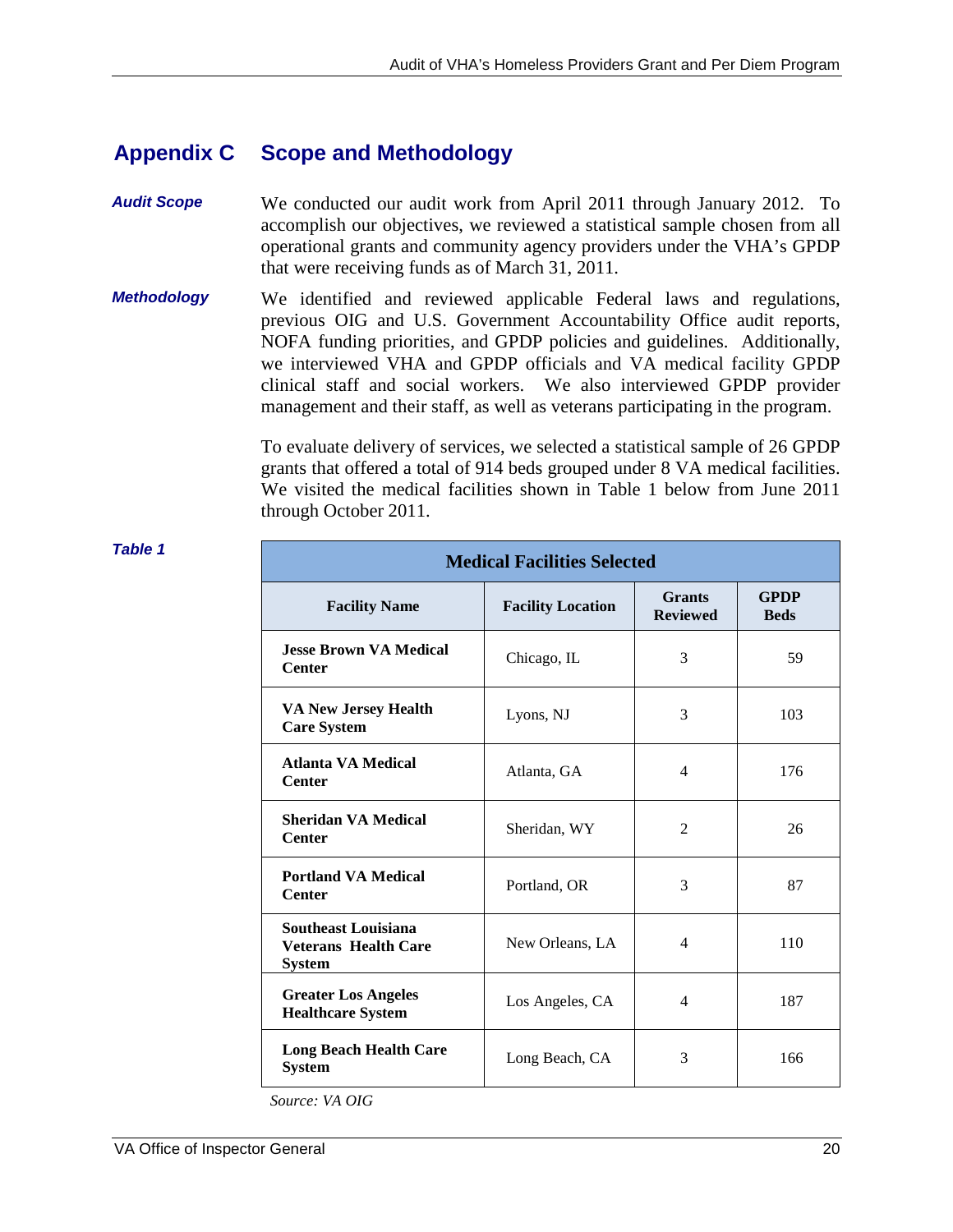Grants were selected to reflect a variety of locations, sizes, and Veterans Integrated Service Networks. Provider grants were stratified within the eight sites selected. The first stratum consisted of grants that had 1 to 39 beds and the second stratum consisted of grants that had 40 or more beds. We did this to ensure both large and small grants were represented in our sample. Table 2 on the next page shows the samples selected from each medical facility and stratum.

#### *Table 2*

| <b>Stratification and Selection</b>                       |                |                            |                          |                                                         |
|-----------------------------------------------------------|----------------|----------------------------|--------------------------|---------------------------------------------------------|
| <b>Medical Facility</b>                                   | <b>Stratum</b> | <b>Number</b><br>of Grants | <b>Number</b><br>of Beds | Second-<br><b>Stage</b><br><b>Sample</b><br><b>Size</b> |
| <b>Atlanta VA Medical</b>                                 | $1 - 39$ beds  | 3                          | 72                       | $\mathfrak{D}$                                          |
| <b>Center</b>                                             | $>$ 39 beds    | $\overline{2}$             | 110                      | 2                                                       |
| <b>Jesse Brown VA</b>                                     | $1 - 39$ beds  | 6                          | 93                       | 3                                                       |
| <b>Medical Center</b>                                     | $>$ 39 beds    | $\Omega$                   | $\Omega$                 | $\Omega$                                                |
| <b>VA New Jersey Health</b>                               | $1 - 39$ beds  | 3                          | 44                       | 2                                                       |
| <b>Care System</b>                                        | $>$ 39 beds    | $\mathbf{1}$               | 70                       | 1                                                       |
| <b>Long Beach Health</b>                                  | $1 - 39$ beds  | 2                          | 62                       | 2                                                       |
| <b>Care System</b>                                        | $>$ 39 beds    | 1                          | 104                      | 1                                                       |
| <b>Southeast Louisiana</b><br><b>Veterans Health Care</b> | $1 - 39$ beds  | 8                          | 172                      | 2                                                       |
| <b>System</b>                                             | $>$ 39 beds    | $\overline{2}$             | 96                       | 2                                                       |
| <b>Sheridan VA Medical</b>                                | $1 - 39$ beds  | 2                          | 26                       | 2                                                       |
| <b>Center</b>                                             | $>$ 39 beds    | $\Omega$                   | $\Omega$                 | $\Omega$                                                |
| <b>Portland VA Medical</b>                                | $1 - 39$ beds  | 4                          | 81                       | 2                                                       |
| <b>Center</b>                                             | $>$ 39 beds    | 1                          | 50                       | 1                                                       |
| <b>Greater Los Angeles</b>                                | $1 - 39$ beds  | 25                         | 481                      | $\overline{2}$                                          |
| <b>Healthcare System</b>                                  | $>$ 39 beds    | 9                          | 641                      | 2                                                       |
|                                                           | <b>Totals:</b> | 69                         | 2,102                    | 26                                                      |

*Source: VA OIG*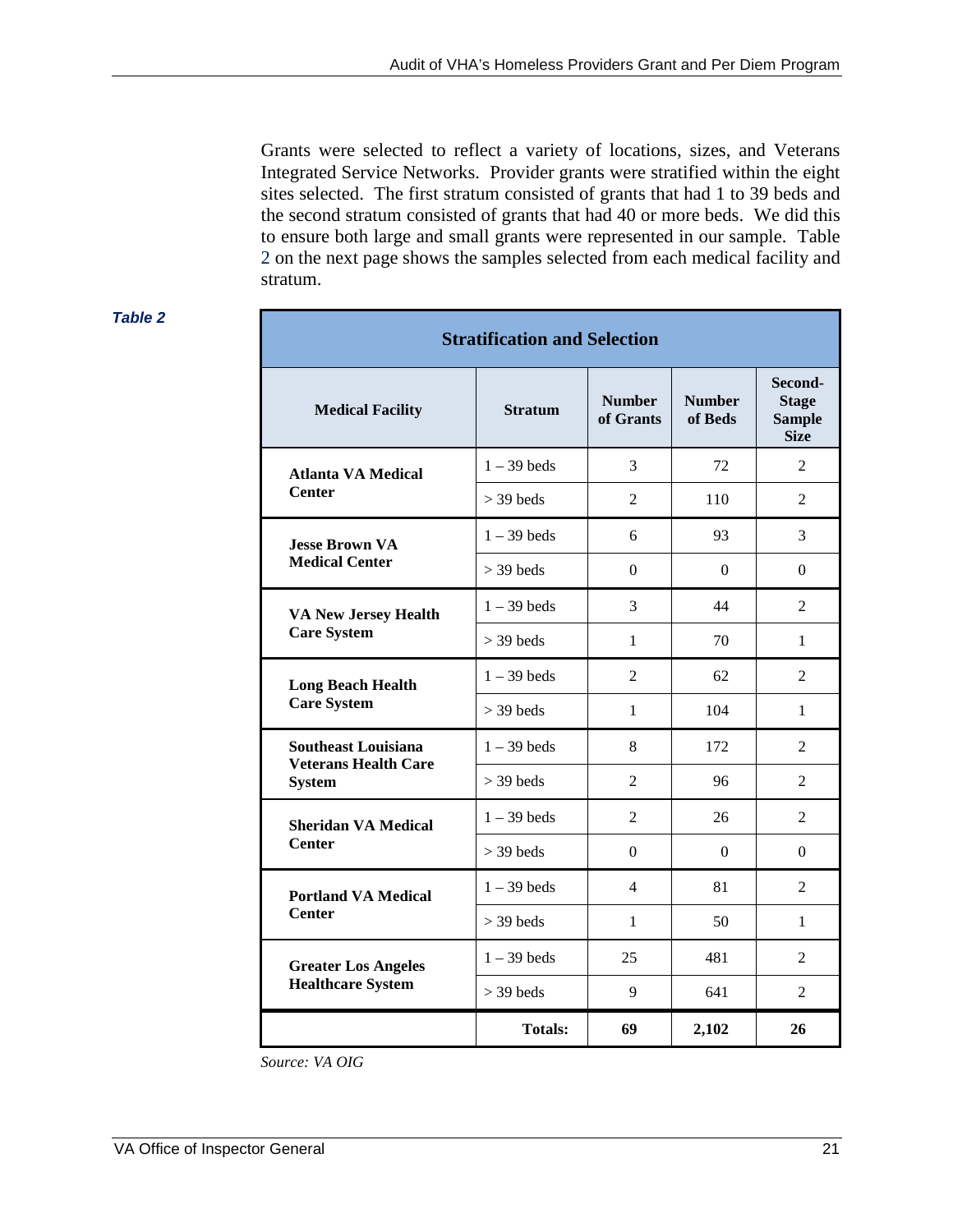For each sampled provider, we reviewed VA medical records and GPDP files of veterans discharged between July 1, 2010, and December 31, 2010. To evaluate whether the needs of homeless veterans were adequately addressed, we reviewed approved grant applications to determine providers' program goals, performance measures, and services to be provided. We defined reporting errors when either a document in the case file contradicted the reported outcome, when information on the Form D did not match the electronic data sent to NEPEC, or documentation was not in a case file to support the reported outcome.

We also reviewed annual inspection reports of providers' facilities and GPDP correspondence, including any applicable scope changes. We walked through each GPDP facility to assess whether the providers were adequately addressing safety, health, and welfare issues of resident veterans.

- *Data Reliability*  We used computer-processed data provided by NEPEC to identify veterans from each of our selected GPDP provider facilities who were discharged from July 1 through December 31, 2010. To test the reliability of this data, we compared the data in NEPEC reports to noted outcomes in veterans' provider files and medical facility clinical records. We concluded the data was not sufficiently reliable to determine veterans' actual discharge outcomes. As a result, we explained the condition and developed recommendations for improving management controls to ensure the reliability of data reported to NEPEC.
- *Government Audit Standards*  Our assessment of internal controls focused on those controls relating to our audit objectives. We conducted this performance audit in accordance with generally accepted government auditing standards. These standards require that we plan and perform the audit to obtain sufficient, appropriate evidence to provide a reasonable basis for our findings and conclusions based on our audit objective. We believe the evidence obtained provides a reasonable basis for our findings and conclusions based on our audit objective.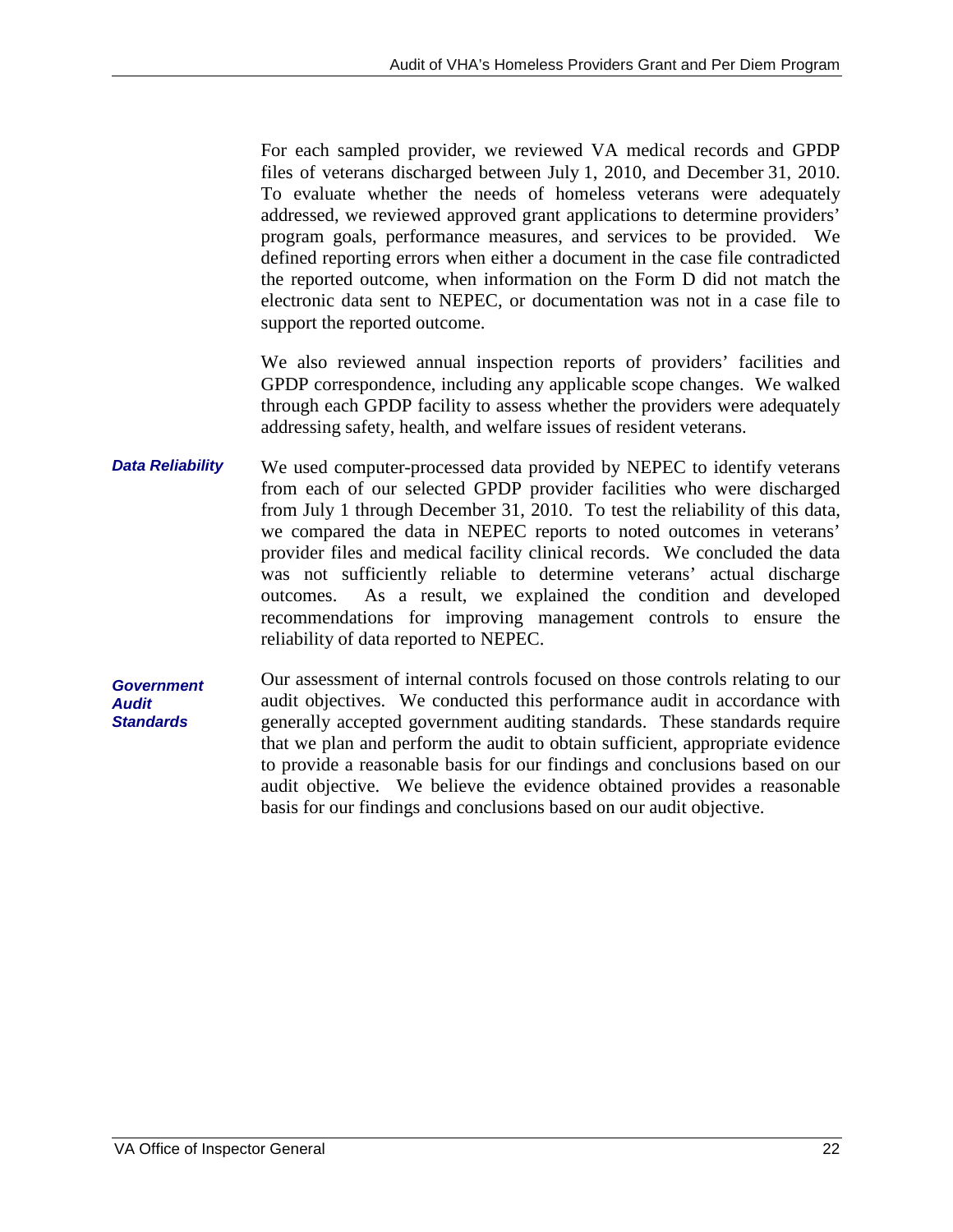## <span id="page-26-0"></span>**Appendix D Under Secretary for Health Comments**

|       |                | <b>Department of</b><br><b>Memorandum</b><br><b>Veterans Affairs</b>                                                                                                                                                                                                                                                                                                                                                                                         |
|-------|----------------|--------------------------------------------------------------------------------------------------------------------------------------------------------------------------------------------------------------------------------------------------------------------------------------------------------------------------------------------------------------------------------------------------------------------------------------------------------------|
| Date: |                | February 24, 2012                                                                                                                                                                                                                                                                                                                                                                                                                                            |
| From: |                | Under Secretary for Health (10)                                                                                                                                                                                                                                                                                                                                                                                                                              |
| Subj: |                | Office of Inspector General, Office of Audits and Evaluations Draft Report, Audit of<br>the Homeless Providers Grant and Per Diem Program (VAIQ 7200530)                                                                                                                                                                                                                                                                                                     |
| To:   |                | Assistant Inspector General for Healthcare Inspections (52)                                                                                                                                                                                                                                                                                                                                                                                                  |
|       | 1 <sub>1</sub> | I have reviewed the draft report and concur with all the report's recommendations.<br>Attached is the Veterans Health Administration's (VHA) corrective action plan for the<br>report's recommendations.                                                                                                                                                                                                                                                     |
|       | 2.             | VHA takes the welfare and safety of our homeless Veterans population very<br>seriously, and as the action plan shows, VHA has already taken proactive steps to<br>address the report's recommendations. In addition, VHA will exercise its authority<br>to seek recovery of funds from any grant that is not operational, ceases to provide<br>services for which the grant was intended, or withdrawn prior to period of services<br>required by the grant. |
|       | 3.             | As VHA explores changes in the Homeless Grant Per Diem program, changes to<br>existing regulations may be required. If this results in changes to the action plan,<br>VHA will communicate with the Office of Inspector General to revise the milestones<br>and timelines for the action plan as needed.                                                                                                                                                     |
|       | 4.             | Thank you for the opportunity to review the draft report. If you have any questions,<br>please contact Linda H. Lutes, Director, Management Review Service (10A4A4) at<br>(202) 461-7014.                                                                                                                                                                                                                                                                    |
|       |                | Robert A. Petzel.                                                                                                                                                                                                                                                                                                                                                                                                                                            |
|       |                | Attachment                                                                                                                                                                                                                                                                                                                                                                                                                                                   |
|       |                |                                                                                                                                                                                                                                                                                                                                                                                                                                                              |
|       |                |                                                                                                                                                                                                                                                                                                                                                                                                                                                              |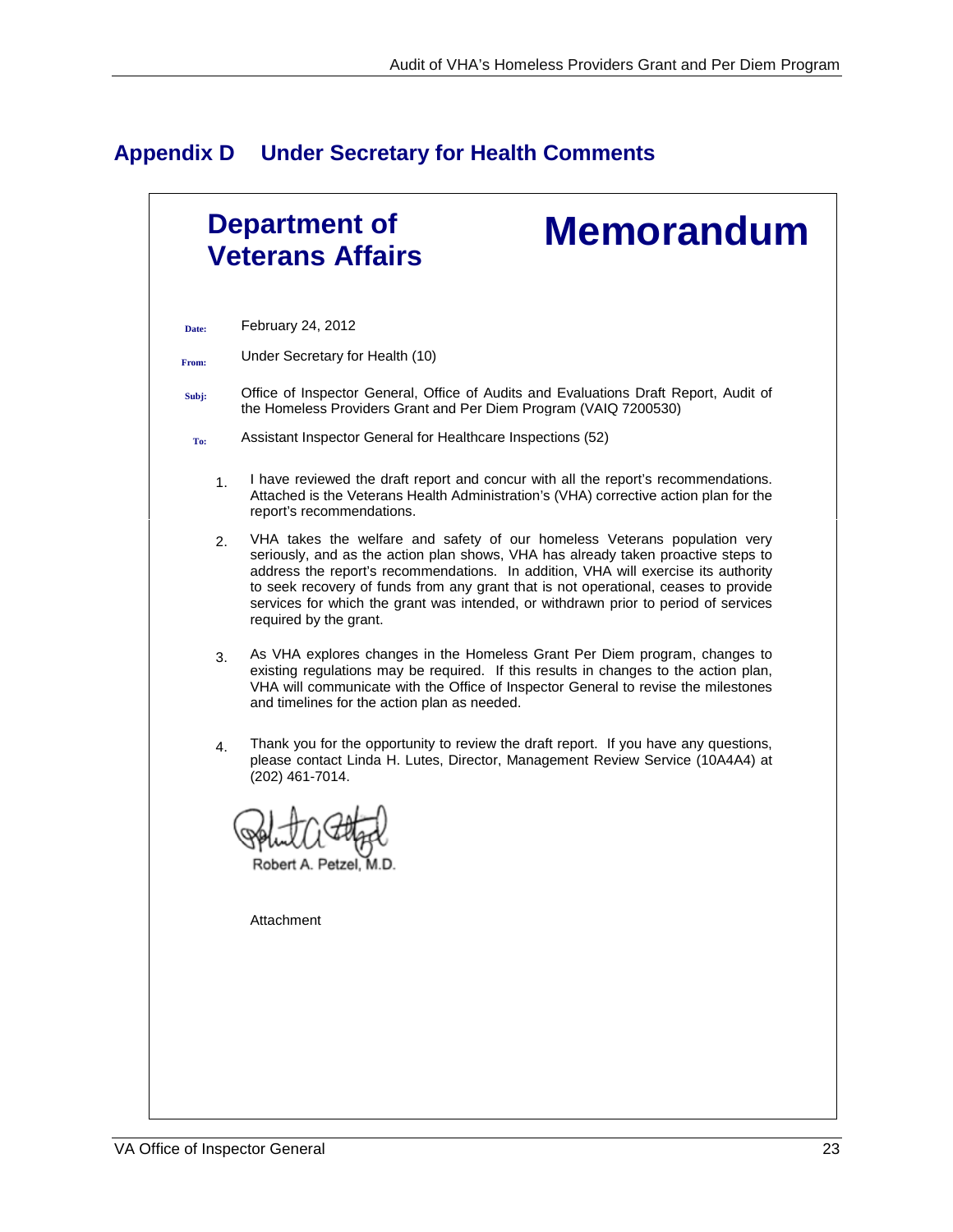|          | <b>Department of</b><br><b>Memorandum</b><br><b>Veterans Affairs</b>                                                                                                                                                                                                                                                                                                                                                                           |
|----------|------------------------------------------------------------------------------------------------------------------------------------------------------------------------------------------------------------------------------------------------------------------------------------------------------------------------------------------------------------------------------------------------------------------------------------------------|
| Date:    | March 5, 2012                                                                                                                                                                                                                                                                                                                                                                                                                                  |
| From:    | Under Secretary for Health (10)                                                                                                                                                                                                                                                                                                                                                                                                                |
| Subj:    | Office of Inspector General, Office of Audits and Evaluations Draft Report, Audit of<br>the Homeless Providers Grant and Per Diem Program (VAIQ 7200530)                                                                                                                                                                                                                                                                                       |
| To:      | Assistant Inspector General for Healthcare Inspections (52)                                                                                                                                                                                                                                                                                                                                                                                    |
| 1.<br>2. | As the Office of Inspector General (OIG) requested, I have attached the Veteran<br>Health Administration's (VHA) revised action plan, which provides additional<br>clarification for recommendations ten, eleven, and twelve of the draft report.<br>Thank you for the opportunity to review the draft report. If you have any questions,<br>please contact Linda H. Lutes, Director, Management Review Service (10A4A4) at<br>(202) 461-7014. |
|          | Attachment                                                                                                                                                                                                                                                                                                                                                                                                                                     |
|          |                                                                                                                                                                                                                                                                                                                                                                                                                                                |
|          |                                                                                                                                                                                                                                                                                                                                                                                                                                                |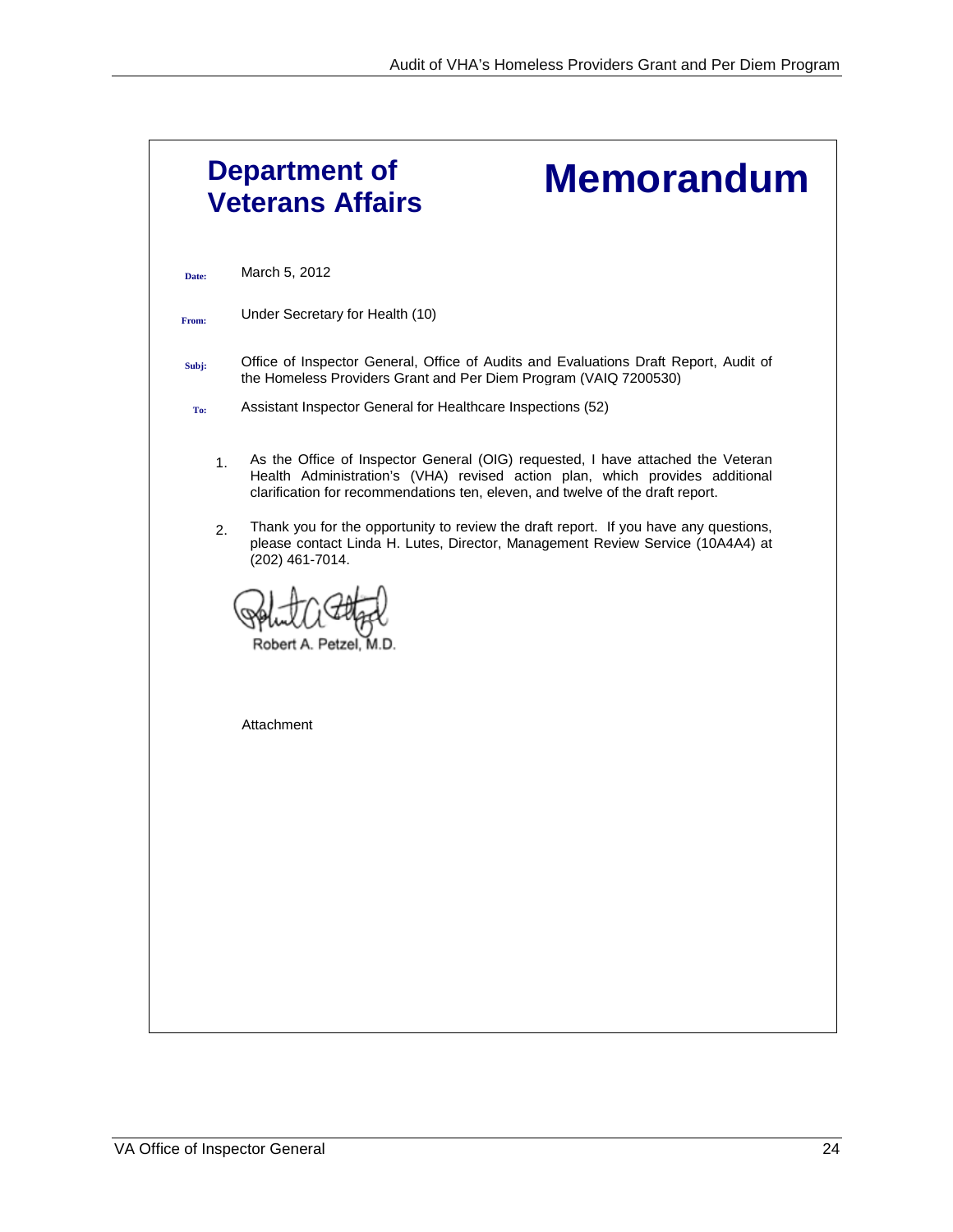#### **VETERANS HEALTH ADMINISTRATION (VHA)**

#### **Action Plan**

**OIG Draft Report, Audit of the Homeless Providers Grant and Per Diem Program (VAIQ 7200530)** 

**Date of Draft Report: February 6, 2012** 

| <b>Recommendations/</b> | <b>Status</b> | <b>Completion</b> |  |
|-------------------------|---------------|-------------------|--|
| <b>Actions</b>          |               | Date              |  |

**Recommendation 1: We recommend the Under Secretary for Health publish standards to ensure the safety, security, and privacy of Veterans in Grant and Per Diem Program facilities.** 

#### VHA Comments

Concur

Veterans Health Administration (VHA) Grant and Per Diem (GPD) National Program Office officials have recently provided guidance and technical assistance in an effort to ensure safety, security, and privacy of Veterans regarding gender-mix issues on nationwide conference calls and face-to-face trainings with Department of Veterans Affairs (VA) liaisons and community-based providers.

#### Completed

The GPD National Program Office distributed written guidance and clear program expectations to all GPD Liaisons regarding the special considerations that should be given to transitional housing facilities that serve mixed-gender populations where unrelated adults are cohabitating in the same facility.

#### Completed

The VHA GPD National Program Office will revise the GPD Handbook to reflect safety, security and privacy standards for Veterans in transitional housing.

In process January 31, 2013

The GPD National Program Office will provide training to VHA staff, as well as GPDfunded providers on the new standards once they are published, through a comprehensive education plan, utilizing multiple options for training.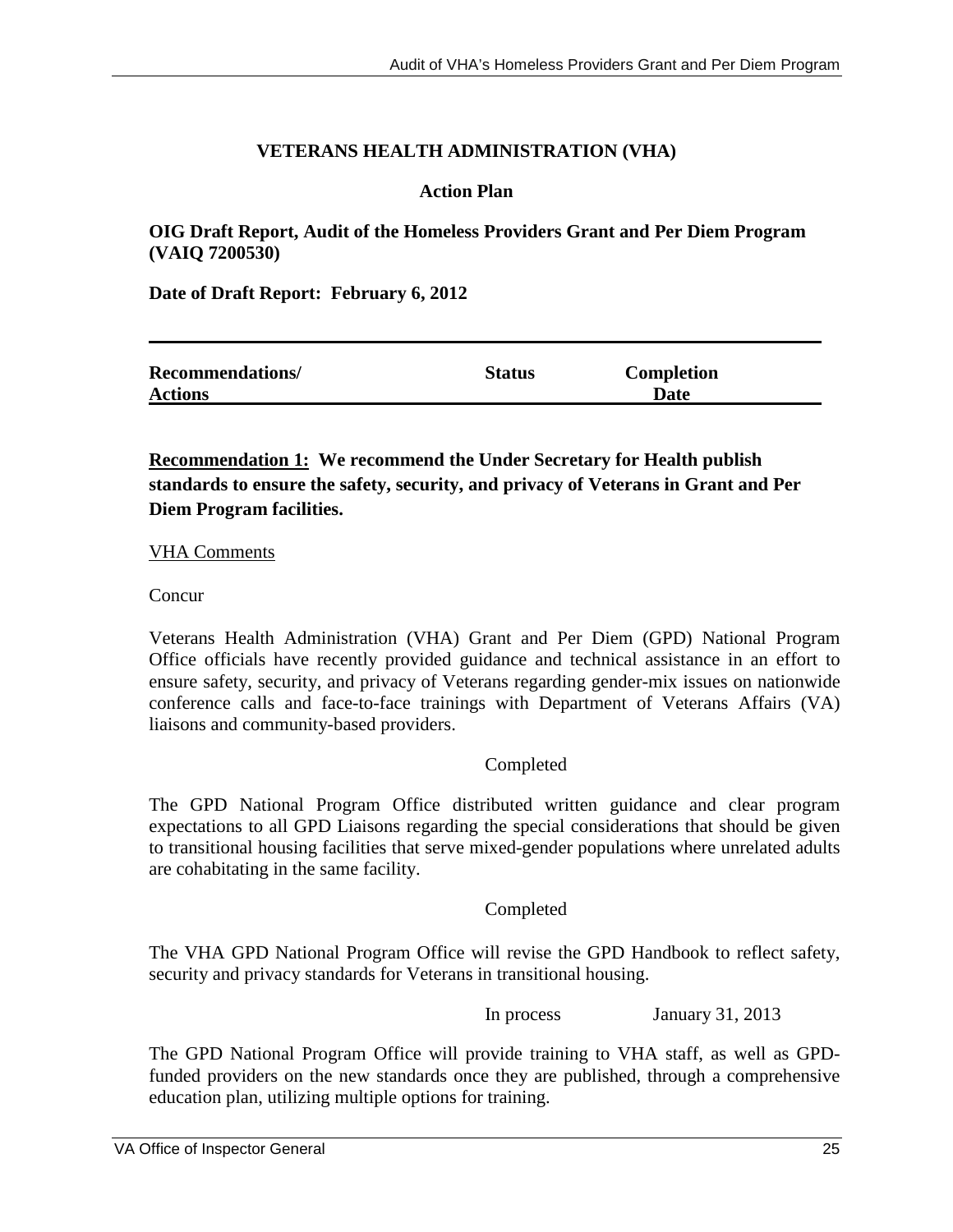In process January 31, 2013

#### **Recommendation 2: We recommend the Under Secretary for Health revise the Grant and Per Diem Program application process to ensure providers clearly state the gender of the proposed homeless populations the provider intends to serve.**

#### VHA Comments

**Concur** 

In August through November 2011, the GPD National Program Office conducted a nationwide inventory of all operational transitional housing projects to ascertain the gendermix being served at each GPD-funded facility and the appropriateness of the scope of services available relative to the populations served. Of the 596 projects surveyed, 94 provided clarifications regarding the populations that could be appropriately served; 474 required no change to either clarify or change gender-mix; and 28 projects changed the scope of their projects.

### Completed

The GPD National Program Office will revise the GPD grant application to require applicants to state the intended homeless population to be served by the grant (men, women, mixed-gender, or family with children). VHA must then submit the revised application to the Office of Management Budget (OMB) for concurrence and approval.

In process January 31, 2013

**Recommendation 3: We recommend the Under Secretary for Health revise the Grant and Per Diem Program application process to ensure providers clearly state plans to manage Veteran safety, security, and privacy issues.** 

VHA Comments

Concur

The GPD National Program Office will revise the application process to ensure that applications clearly describe how prospective grantees will address the safety, security, and privacy issues of Veterans in their programs based on the physical configuration of each facility and populations served. VHA must then submit the revised application to OMB for concurrence and approval.

In process January 31, 2013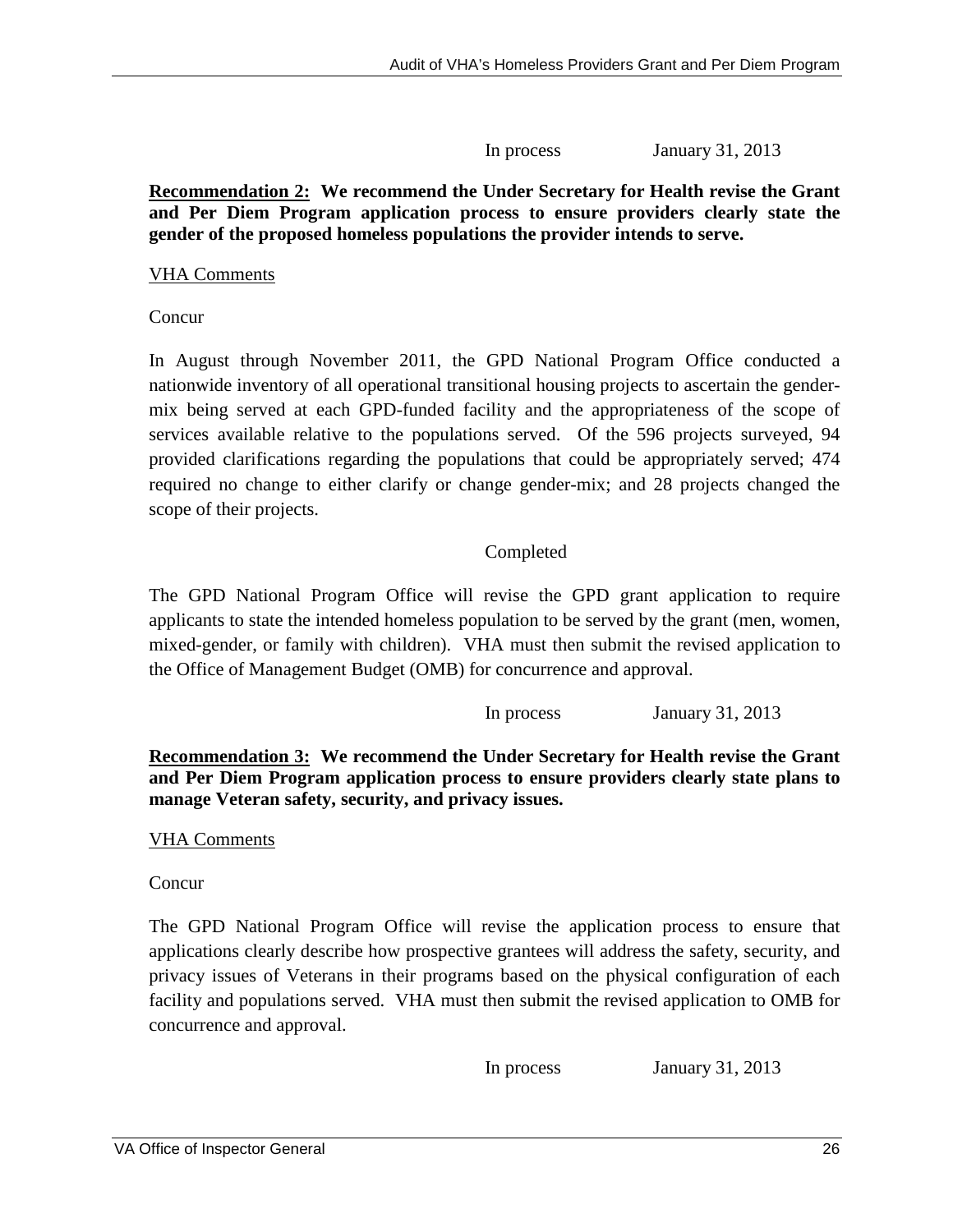Because GPD-funded capital projects in development have up to 1 year to obtain site control and occasionally change sites from what was originally proposed in the grant application, the GPD National Program Office will update the GPD Handbook and inspection forms to ensure that these type of issues are reviewed by local VA medical center (VAMC) staff prior to approving placement of Veterans in a GPD-funded site.

In process January 31, 2013

**Recommendation 4: We recommend the Under Secretary for Health publish standards on medication management to ensure the safe storage of medications in Grant and Per Diem Program facilities.** 

VHA Comments

**Concur** 

The GPD National Program Office is developing an enhanced inspection process that will address standards for the safe storage of medications.

In process January 31, 2013

In addition, the GPD Handbook will be revised to include a section on medication monitoring and storage standard operating procedures based on the type of residential setting. VHA staff and GPD-funded providers will receive training and technical assistance regarding safe medication management and storage.

In process January 31, 2013

**Recommendation 5: We recommend the Under Secretary for Health revise the Grant and Per Diem Program application process to ensure providers clearly state plans to address storage of medications.** 

VHA Comments

**Concur** 

The GPD National Program Office will revise the GPD application to ensure applicants include the applicant's proposed plan to address the compliance with storage of medications standards. VHA must then submit the revised application to OMB for concurrence and approval.

In process January 31, 2013

**Recommendation 6: We recommend the Under Secretary for Health revise the Grant and Per Diem Program application process to ensure providers clearly state plans to address Veterans' nutritional and dietary issues.**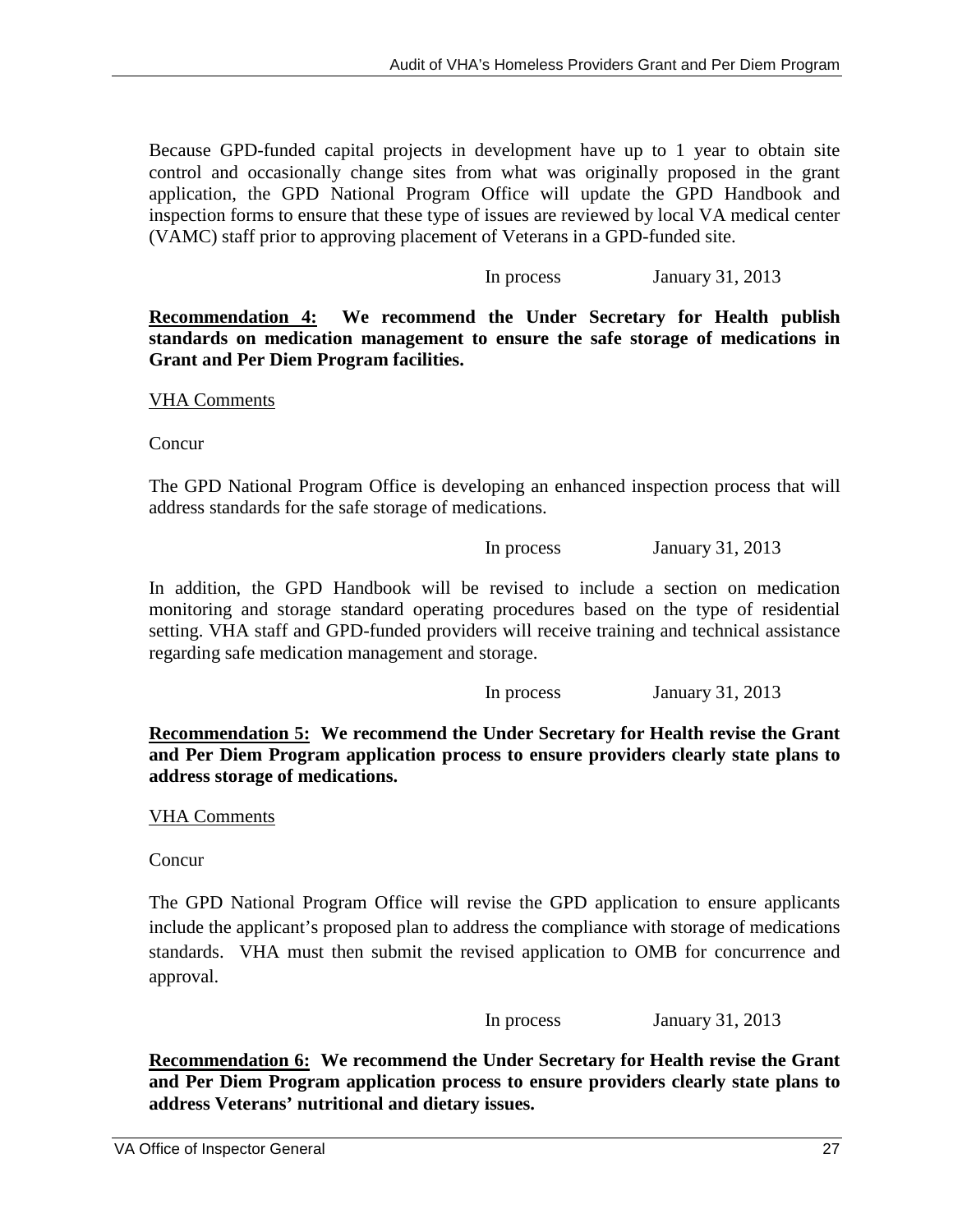#### VHA Comments

Concur

The GPD National Program Office will revise the GPD grant application to require applicants to clearly state the plans to meet the needs of Veterans' nutritional and dietary needs. VHA must then submit the revised application to OMB for concurrence and approval.

In process January 31, 2013

**Recommendation 7: We recommend the Under Secretary for Health establish policies to perform periodic unannounced visits to observe the storage and preparation of food, serving of meals, and to ensure changing conditions are identified timely during the grant award.** 

VHA Comments

Concur

The GPD National Program Office will work with VHA Deputy Under Secretary for Health for Policy and Services, and Nutrition and Food Service, to develop guidance for GPD liaisons to use during their environmental reviews of GPD grantee facilities. The guidance will include corrective actions the grantee must take to address any changing nutritional conditions found during the review. This guidance will be incorporated into the GPD Handbook.

In process January 31, 2013

The GPD National Program Office will provide training to VHA inspection team members once this guidance is established.

In process January 31, 2013

**Recommendation 8: We recommend the Under Secretary for Health update the Grant and Per Diem Program inspection checklist to ensure safe transitional housing and effective support services are provided to homeless Veterans.** 

VHA Comments

Concur

The GPD National Program Office will revise the GPD inspections checklist to include specific safety and security standards for homeless in transitional housing settings. Any conditions not meeting the safety and security standards will require corrective action as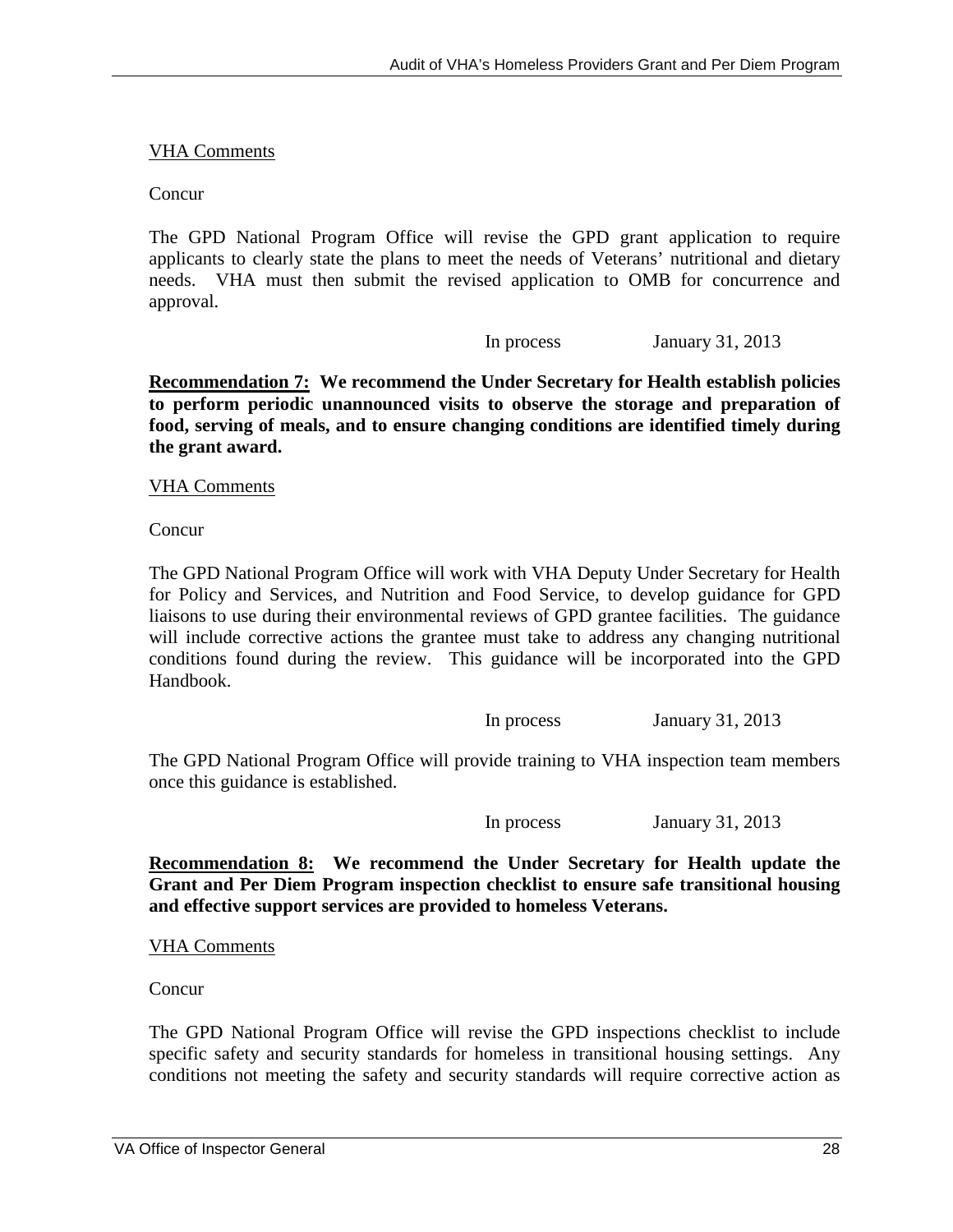described in the GPD Handbook. The revised inspection checklist process will be incorporated into the GPD Handbook.

In process January 31, 2013

The GPD National Program Office will provide training to VHA staff and GPD-funded providers regarding the new standards. Monthly conference calls with VHA staff, as well as GPD-funded providers will be used as forums for the training on these new standards.

In process January 31, 2013

The National Homeless Program Office will explore the feasibility of a national contract to provide monitoring and compliance of these revised standards of care. If it is found that a contract is feasible, processes to implement a contract will be started. If a contract is not feasible, the GPD National Program Office will develop and implement other methods for monitoring and compliance with revised standards of care.

In process January 31, 2013

**Recommendation 9: We recommend the Under Secretary for Health implement procedures to ensure providers have the capability and mechanisms to deliver proposed services to Veterans, prior to funds being awarded.** 

VHA Comments

Concur

The GPD National Program Office will revise the GPD application and inspection process to provide an enhanced review of the project during the initial inspection. Initial inspections occur prior to the activation of the project and place special emphasis on ensuring that the GPD-funded provider can provide supportive services as outlined in the grant application.

In process January 31, 2013

The GPD National Program Office will ensure that training and technical support will be provided to VHA staff and GPD-funded providers regarding the specifics of these standards that would be incorporated into the initial inspection process.

In process January 31, 2013

In addition to the standard approval processes, each capital project will be required to have a Pre-Disbursement Review by the local VAMC fire/safety/engineering department prior to incurring any costs. The change requiring a Pre-Disbursement Review will be added to the GPD Handbook. The Pre-Disbursement Review consists of a site visit conducted by the VAMC staff to ensure the scope of the project is reasonable, considering the funds requested, and that the plans submitted reflect the work that is to be accomplished.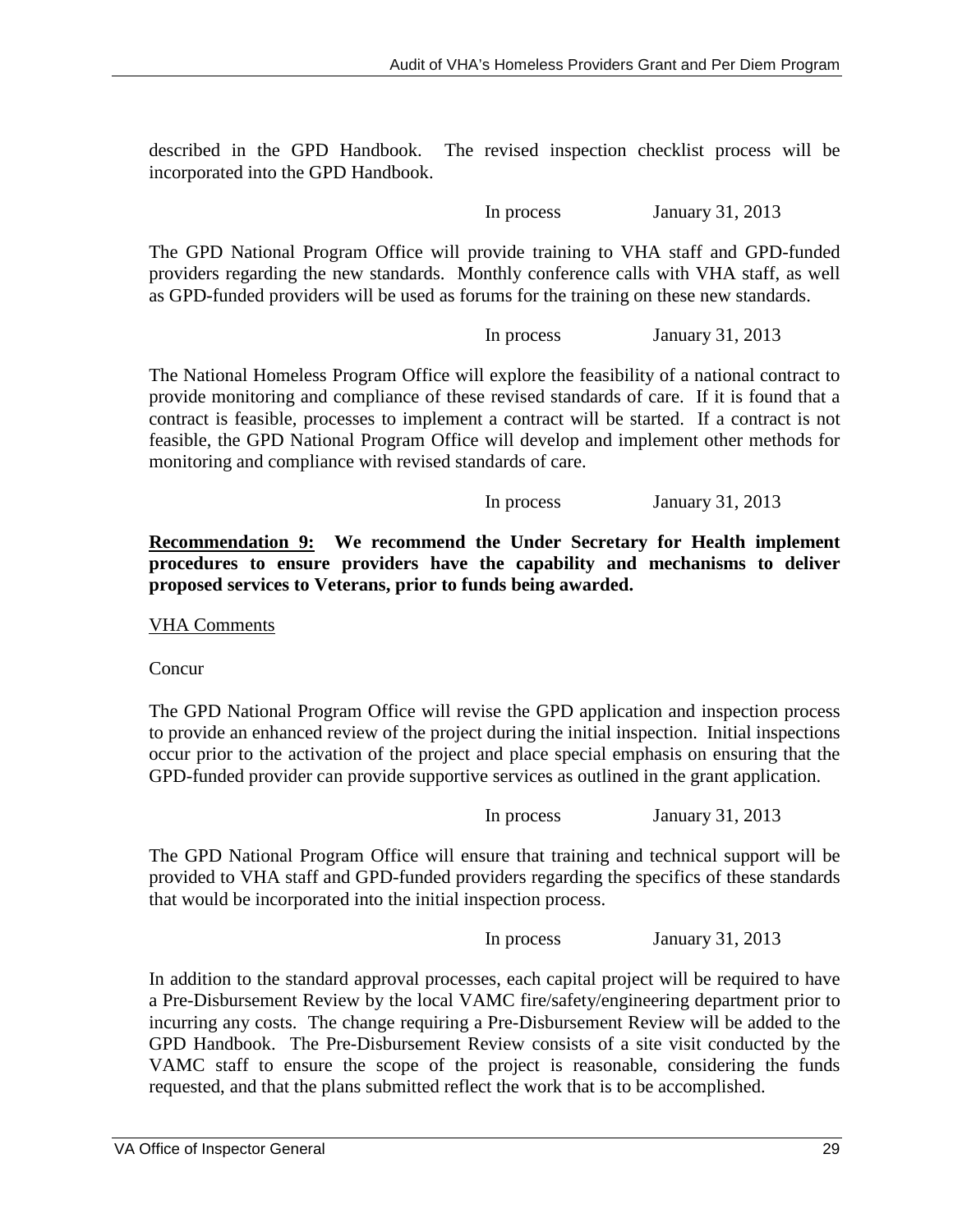In process January 31, 2013

**Recommendation 10: We recommend the Under Secretary for Health establish an effective mechanism to ensure the Grant and Per Diem Program assesses progress toward achieving sufficient bed capacity for funding priorities or specific homeless populations.** 

#### VHA Comments

**Concur** 

The National Center on Homelessness among Veterans is developing a comprehensive Homeless Registry, a data warehouse that tracks and monitors homeless program expansion, operation, and treatment outcomes. The Homeless Registry will allow "real-time" access to data by VA providers, program administrators, VAMC staff, as well as Veterans Integrated Service Network and VHA Central Office leadership to facilitate performance monitoring and decision-making.

The registry enhances VHA's capacity to utilize longitudinal programmatic and Veteranspecific data to better evaluate how programs function and how the system as a whole is progressing to end Veteran homelessness. The registry has the capacity to provide individualized reports on Veteran characteristics by geographic regions. This new capacity facilitates VHA ability to target resources (program funding and grant funding) to where the need is greatest. Examples include gender specific, age and service era data that inform decisions related to Supportive Services for Veteran Families (SSVF) and Department of Housing and Urban Development-Department of Veterans Affairs Supportive Housing (HUD-VASH) programs as well as GPD.

VHA has also realigned its data collection about homeless programs to be more consistent with those in HUDs Homeless Management Information System (HMIS) standards. VA bed capacity is now entered into the HMIS bed inventory section to achieve coordinated and complete data collection of VA resources in HMIS. VA and HUD have collaborated on a single reporting mechanism of Veteran homelessness the Veterans Annual Homelessness Assessment Report (VETAHAR). These modifications promote greater consistency in reporting prevalence of Veteran homelessness both inside and outside of the VA.

An analytic decision support tool that assists leadership in developing and managing fiscal resources has been developed. The tool has a regional component and includes data related to VA bed capacity and program efficiency for the core homeless programs. This tool was used to help inform the most recent VHA budget request, and it can be used to help inform where additional resources are needed to enhance VHA capability to end Veteran homelessness

VHA will develop a process to review and use the data in the development of future funding priorities.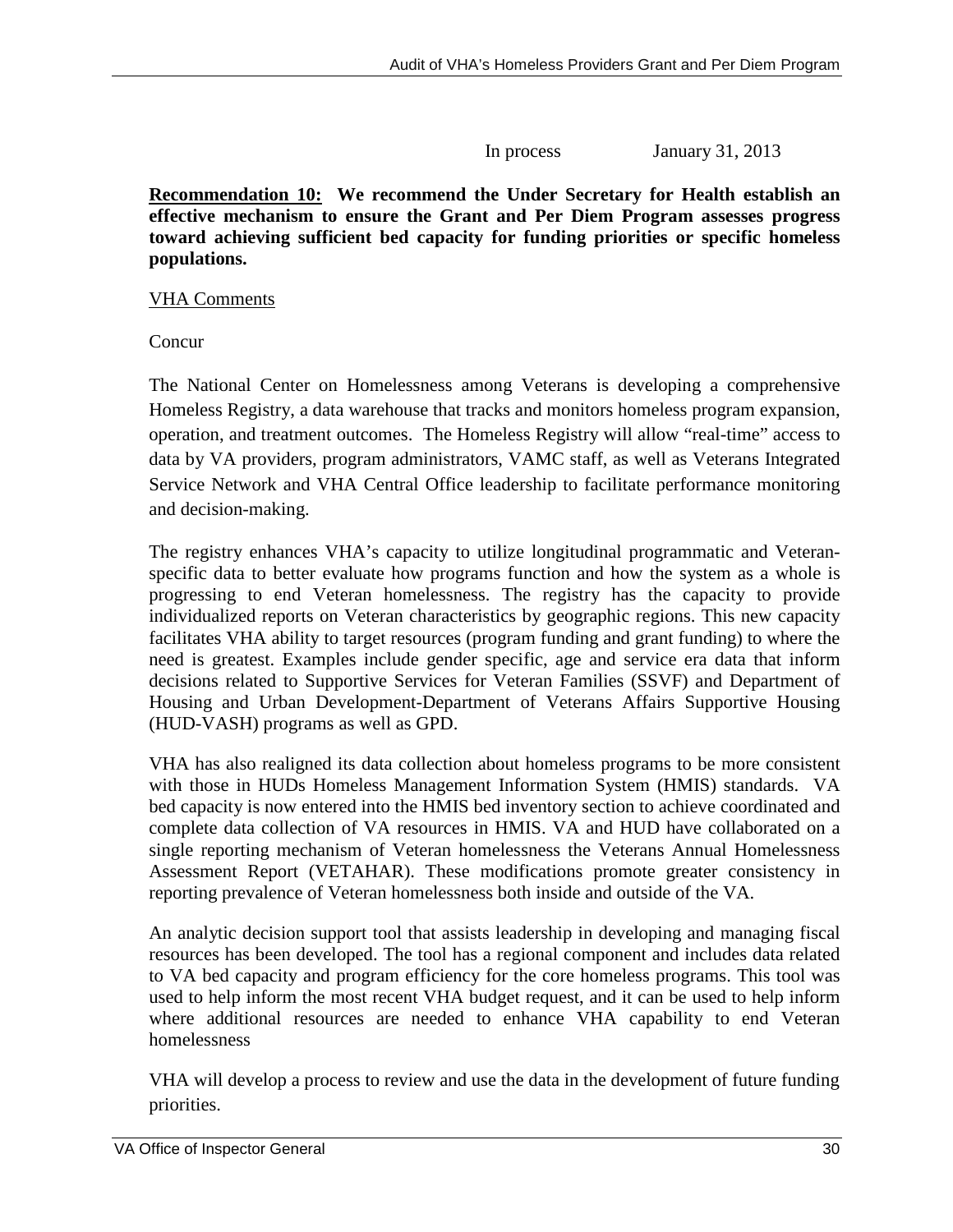In process October 31, 2012

#### **Recommendation 11: We recommend the Under Secretary for Health establish specific goals in VA's Homeless Initiative Operating Plan to ensure that progress toward achieving transitional bed capacity goals is measurable.**

#### VHA Comments

**Concur** 

While VHA agrees that it is important to establish specific goals to ensure progress toward achieving measurable transitional bed capacity goals, it is VHA's position that these goals do not need to be incorporated in the Operating Plan to End Veteran Homelessness because a system is already in place to address this issue. The GPD National Program Office currently maintains bed capacity information on operating projects and projects in development and tracks occupancy rates for currently operating transitional housing projects nationally. GPD-funded projects with low occupancy rates have been contacted by the GPD National Program Office and have been requested to work with the local GPD liaison to develop a plan to increase occupancy and ensure efficient use of transitional housing resources. The required occupancy rate in the proposed regulations (see response to Recommendation 12) will be used in conjunction with existing monitoring to measure progress toward capacity goals.

#### Completed

In addition, the GPD National Program Office will be working with the National Center on Homelessness to determine future resource needs for transitional housing. Information available in the Homeless Registry and the analysis of homeless resources data available through the registry (which includes the availability of various VA homeless resources and demographic information), will be used by the GPD National Program Office to recommend priorities. The funding priorities, including number of targeted beds in the Notice of Funding Availability (NOFA) will be recommended by the National GPD office based upon this analysis and available funding

VHA will develop a process to review and use the data in the development of future funding priorities.

In process October 31, 2012

**Recommendation 12: We recommend the Under Secretary for Health establish a mechanism to maintain operational data to ensure the Grant and Per Diem Program monitors transitional bed capacity and measures progress toward achieving bed capacity goals.** 

VHA Comments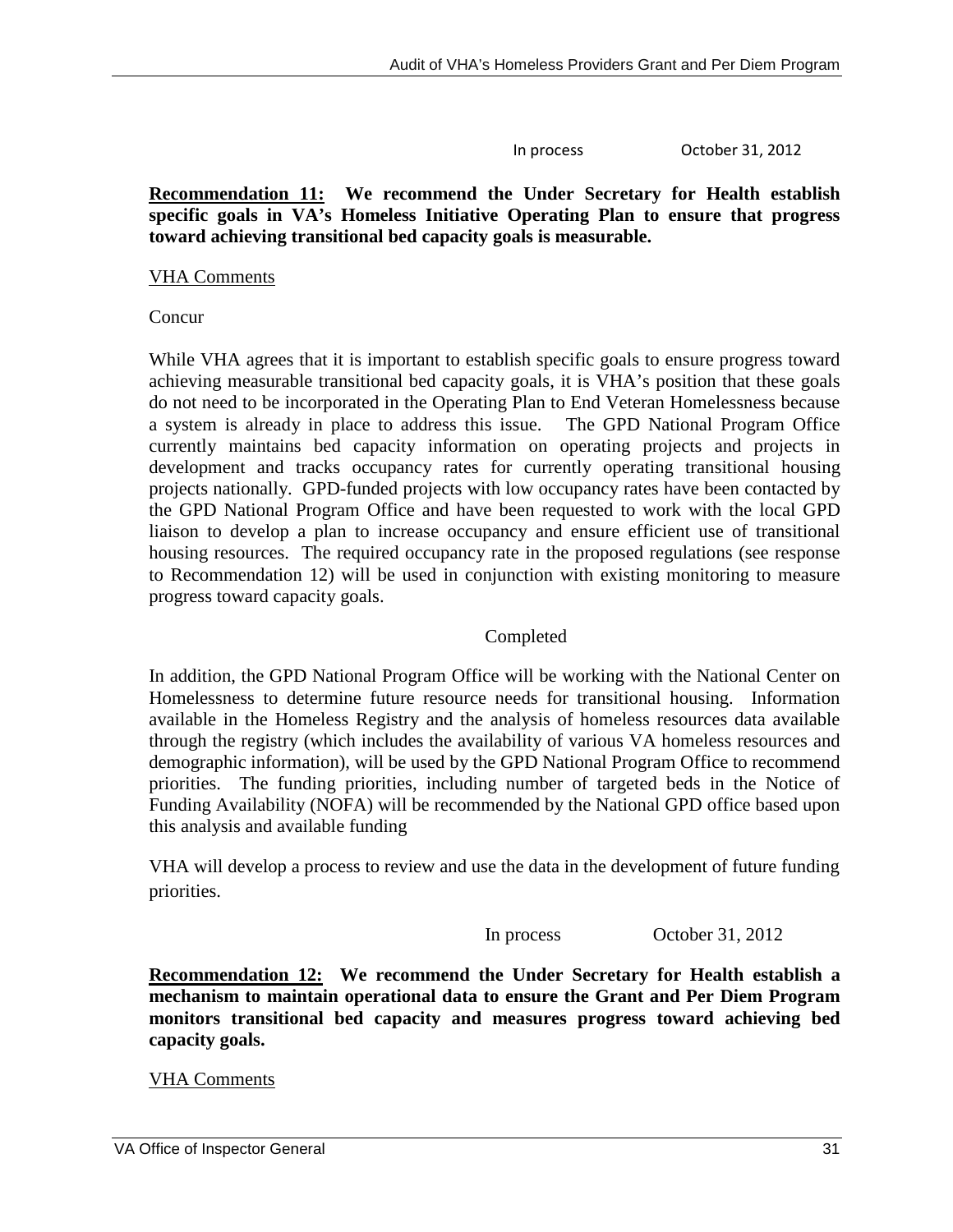#### Concur

The GPD National Program Office has written new regulations that set an occupancy rate goal of 75 percent for a prior 180-day period. The proposed regulations are presently in concurrence.

In process October 31, 2012

The responses to Recommendations 10 and 11 provide additional information pertinent to this recommendation.

**Recommendation 13: We recommend the Under Secretary for Health implement monitoring procedures to ensure that quality and reliable information is provided to the Northeast Program Evaluation Center.** 

#### VHA Comments

**Concur** 

On April 20, 2011, VHA began using the Homeless Operations Management and Evaluation System (HOMES) data tracking system for homeless Veterans in all VHA homeless programs. This system tracks homeless Veterans as they move through VA's system of care. VHA has provided training to VHA field staff for all homeless programs, and has developed a detailed manual for users of the system. The exit forms used for all homeless programs (including GPD) have been expanded to more clearly represent housing arrangements at discharge (21 categories now listed on the residential exit form as opposed to 7 categories).

#### Completed

The GPD National Program Office will provide additional training during the monthly GPD national calls on the discharge documentation in the clinical record.

In process April 30, 2012

The National Homeless Program Office will explore the feasibility of a national contract to provide a review of accuracy of program data reported in VHA's program evaluation system. If it is found that a contract is feasible, processes to implement a contract will be started. If a contract is not feasible, the GPD National Program Office will identify and implement other methods to ensure program data reported to the Northeast Program Evaluation Center is accurate.

In process January 31, 2013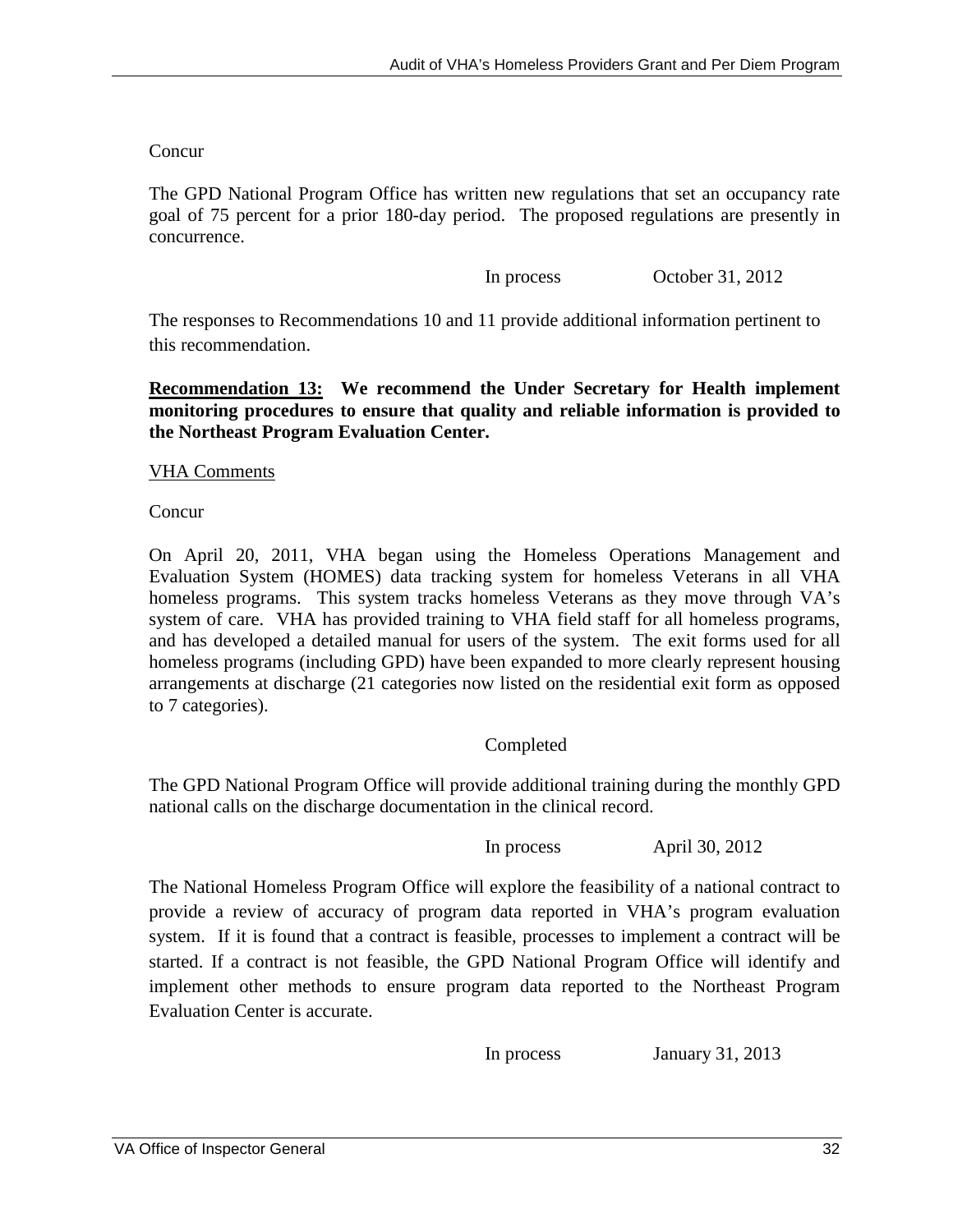**Recommendation 14: We recommend the Under Secretary for Health provide additional training on Grant and Per Diem Program eligibility requirements to VA medical facility staff tasked with grants management responsibilities.** 

VHA Comments

**Concur** 

The GPD National Program Office will include information about eligibility requirements during the orientation call for new GPD liaisons that is provided monthly.

In process October 31, 2012

The GPD National Program Office will develop and complete training for all VA GPD liaisons and GPD-funded providers using a variety of training and conference call options. The topic of eligibility will then be incorporated at least quarterly into the conference calls for VA GPD liaisons and GPD-funded providers.

In process October 31, 2012

The GPD National Program Office will also provide training on the topic of eligibility to Network Homeless Coordinators and various other VA homeless program staff during their monthly conference calls. The GPD National Program Office will continue to provide consultation to VA GPD liaisons and GPD-funded providers regarding eligibility questions.

In process October 31, 2012

Veterans Health Administration

March 2012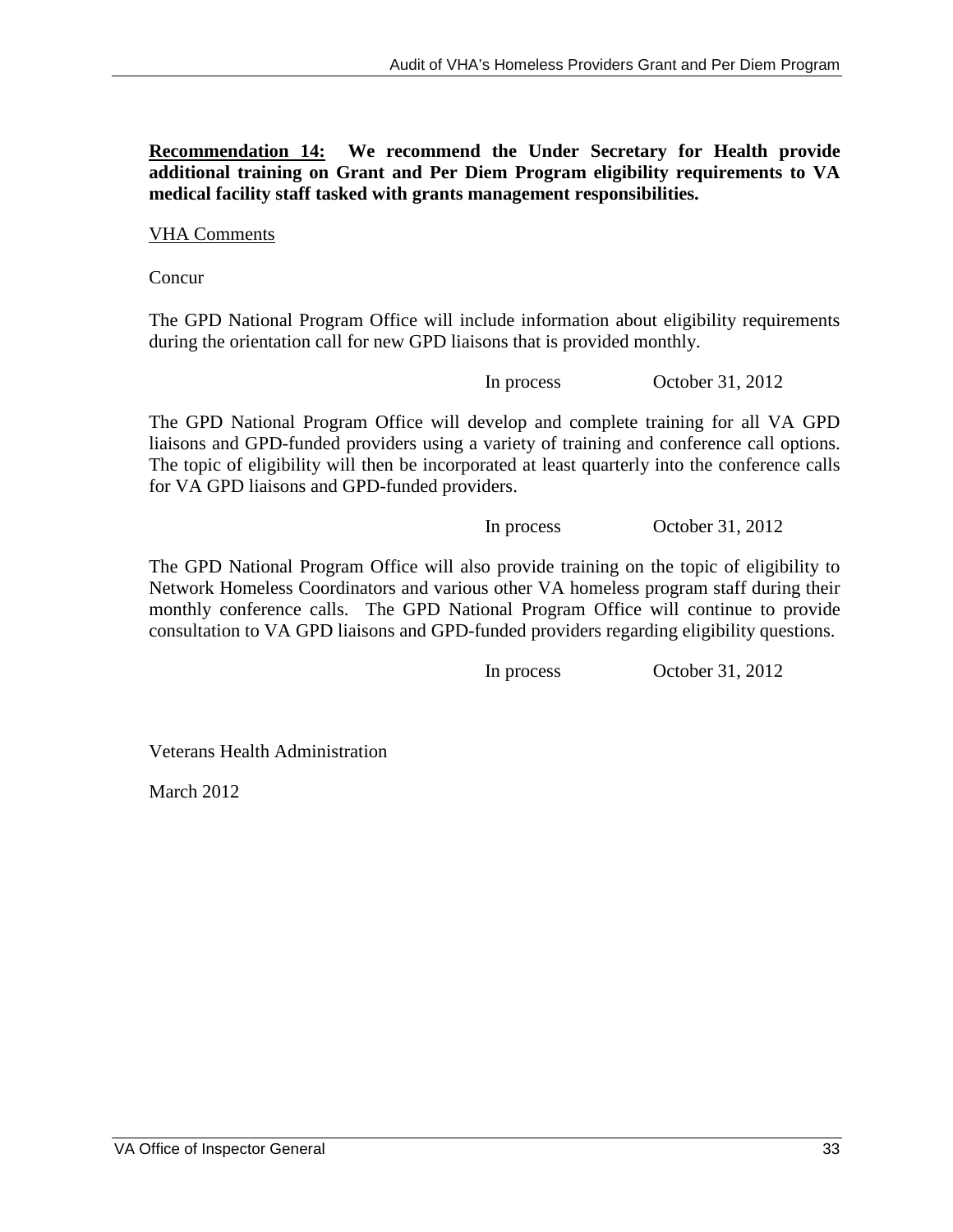## <span id="page-37-0"></span>**Appendix E Office of Inspector General Contact and Staff Acknowledgments**

| <b>OIG</b> Contact | For more information about this report, please<br>contact the Office of Inspector General at<br>$(202)$ 461-4720.                                                                                                     |
|--------------------|-----------------------------------------------------------------------------------------------------------------------------------------------------------------------------------------------------------------------|
| Acknowledgments    | Gary Abe, Director<br>Maria Afamasaga<br>Kevin Day<br>Sophia Demco<br><b>Chris Enders</b><br><b>Todd Groothuis</b><br>Marisa Harvey<br>Tom Phillips<br><b>Ron Stucky</b><br><b>Steve Toom</b><br>Nelvy Viguera Butler |